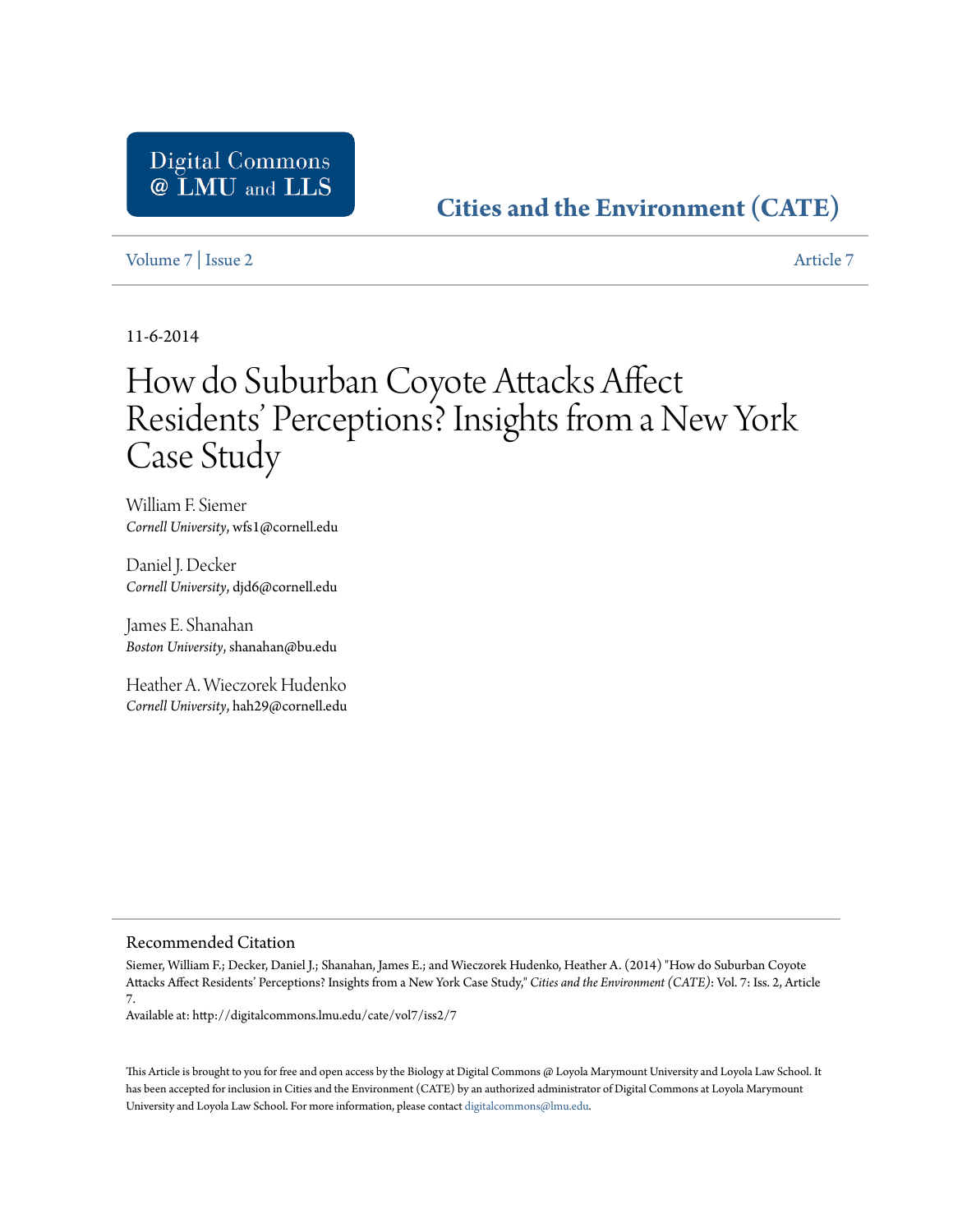# How do Suburban Coyote Attacks Affect Residents' Perceptions? Insights from a New York Case Study

Understanding the human dimensions of human-coyote conflicts in metropolitan areas has taken on greater importance as coyotes (*Canis latrans*) have established themselves as the top predator in many urban ecosystems across North America. Though uncommon, coyote attacks on humans do occur in metropolitan areas and often receive widespread media coverage. Little research has been done to clarify how media coverage of these uncommon events may influence urban residents' attitudes toward coyotes. In 2010, two children in Westchester County, New York, were injured in coyote attacks. In fall 2010 and winter 2011, the authors replicated a 2006 telephone survey in two areas of Westchester County, to assess possible changes in residents' coyote-related experiences, attitudes, and risk perceptions. We documented a substantial, shortterm increase in local newspaper coverage about coyotes immediately after the attack. Over 90% of local residents were aware of July 2010 attacks and nearly all residents with awareness reported exposure to media coverage of the attacks (supporting the hypothesis that such media coverage can have an agenda-setting effect). In comparison to 2006 levels, we documented an increase in concern about problems coyotes may cause, concern about coyote-related safety threats to children, and a decline in the proportion of local residents who believed that coyote-related risk to children was acceptably low. The 2006-2010 data comparisons provide support for a media framing hypothesis (i.e., that exposure to media coverage about the attacks made thoughts of human safety more salient, contributing to at least a short-term influence on concern about coyotes). Yet, in early 2011, months after local media coverage of coyotes had returned to background levels, concern about coyotes and coyote-related threats to children remained significantly higher than 2006 levels (i.e., effects continued after media priming ceased). This result suggests that factors other than media priming are needed to explain elevated levels of concern. We hypothesize that awareness of a new impact associated with coyotes (i.e., safety risk to children) may have driven change in resident's perceptions of coyote-related risk and tolerance for coyote presence. Findings suggest that interventionists with interests in promoting wildlife conservation in urban ecosystems have a window of opportunity in which coyote-related messages may be attended to by local residents. Through efforts to enhance self-efficacy and teach residents how they can reduce the likelihood of a negative interaction with coyotes, interventionists can help human residents learn to live with this mesopredator in urban ecosystems.

#### **Keywords**

coyote, media priming, risk perception, human safety, wildlife attacks

#### **Acknowledgements**

Gordon Batcheller and other personnel within the New York State Department of Environmental Conservation personnel contributed to research planning and oversite. Paul Curtis and Daniel Bogan (Cornell University) aided with the identification of study areas in 2006. Jeanne Wilcox and Jim Lee (Cornell Cooperative Extension of Westchester County) and Jeff Main and Beth Herr (Westchester County Department of Parks, Recreation and Conservation) contributed an important connection to our study communities in 2006. Funding for this study was provided by the New York Federal Aid in Wildlife Restoration Grant WE-173-G-19. This research also was supported by the Cornell University Agricultural Experiment Station federal formula funds, Project No. NYC-47433 received from the National Institutes for Food and Agriculture (NIFA,) U.S. Department of Agriculture. Any opinions, findings, conclusions, or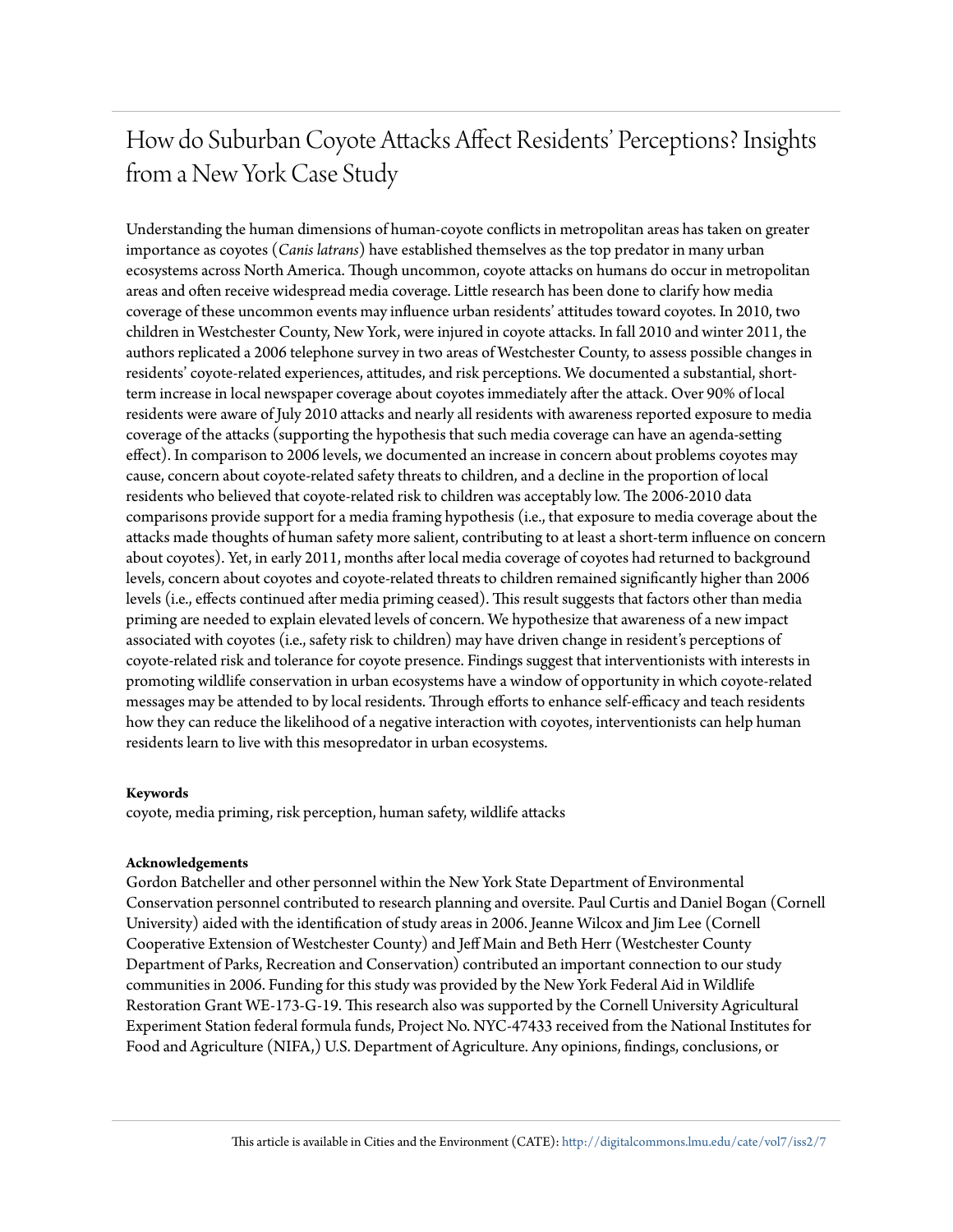recommendations expressed in this publication are those of the author(s) and do not necessarily reflect the view of the U.S. Department of Agriculture.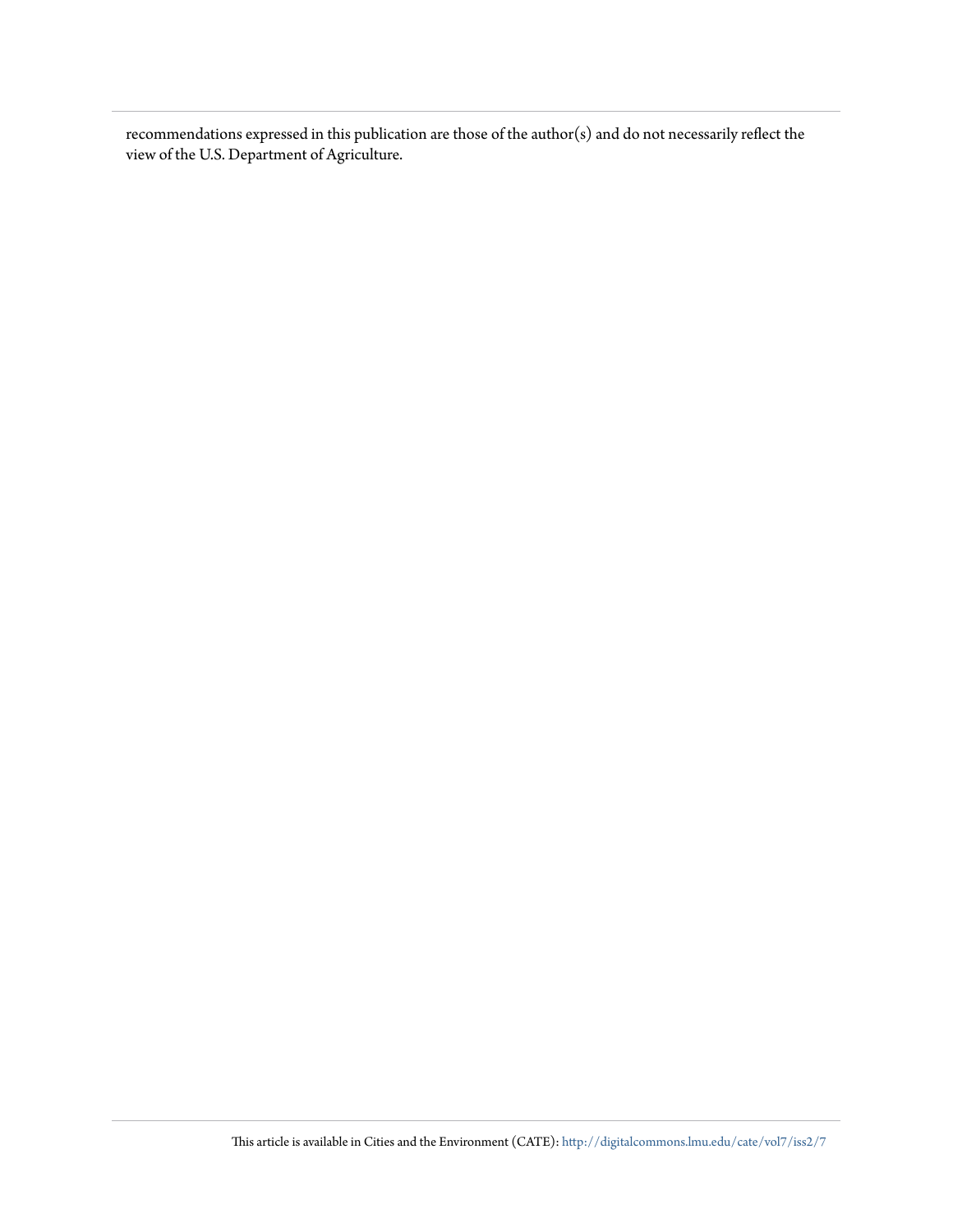### **INTRODUCTION**

The coyote (*Canis latrans*) has successfully colonized much of North America (Gompper 2002) and now occupies major metropolitan areas such as greater Los Angeles, Chicago, Boston, and New York. Research in the Chicago metropolitan area suggests that coyote densities and survival rates in some suburban landscapes may actually exceed that of surrounding rural areas (Gehrt et al. 2011). The ascendance of coyotes as the top terrestrial carnivore in suburban and urban landscapes in the northeastern U.S. will likely produce a range of positive and negative impacts on humans and ecosystems (Gompper 2002; Wieczorek Hudenko et al. 2010). Governmental and nongovernmental organizations will need to fill a range of information gaps to identify those impacts and achieve conservation and management goals in and around urban ecosystems.

Wieczorek Hudenko et al. (2010) outline a range of human dimensions information needs related to urban carnivore management. One set of such needs relates to improving the understanding of risk perceptions related to urban carnivores. Of concern to natural resource managers and wildlife conservationists is how perceived threats to human health and safety may affect public behavior and support for wildlife conservation (Decker et al. 2010, 2011, 2012). Coyote attacks on humans are uncommon, the human injuries that result are typically not life threatening (unless the animal has rabies), and coyote-related human fatalities are exceedingly rare. Nevertheless, researchers have speculated that coyote attacks on humans may affect public tolerance for coyote presence in urban ecosystems and tolerance for restoration of other carnivores (e.g., lynx, wolves) (Gompper 2002).

Media coverage of human-coyote conflicts, in addition to the conflicts themselves, also may influence public attitudes, given that suburban and urban residents are more likely to read or view stories about such conflicts than they are to experience them personally. Stories about negative human–wildlife interactions have news value (Corbett 1992) and coverage often increases after a dramatic event (e.g., a fox [*Vulpes vulpes*] attacking a child [Cassidy and Mills 2012]). Gompper (2002) notes that coyotes have received considerable media attention in recent years, in part because of an increase in coyote attacks on humans in suburban areas (Baker and Timm 1998; Timm et al. 2004) and relatively recent coyote dispersal into areas of high human population. More than a decade ago, Gompper (2002) speculated that coyote attacks on pets and humans in the northeastern U.S. – and media coverage of those attacks – would increase and could generate public intolerance for urban coyotes. White and Gehrt (2009) provide examples from the Chicago metropolitan area that are consistent with those predictions. They reported a twenty-fold increase in media coverage of coyotes in the Chicago area between 1985 and 2005, a period when coyotes were rapidly colonizing the area. In 2001 alone, over 30 articles about coyotes were published in major Chicago-area newspapers. They noted that in the same year, a survey of Chicago residents (Miller et al. 2001) found that residents rated coyotes as the wildlife species that posed the greatest threat to human health and safety in the area. No analysis was conducted to determine whether those perceptions were explained by media exposure, but a media-effects hypothesis is plausible.

An improved understanding of coyote-related concerns and risk perceptions among suburban stakeholders is of high interest in New York State, where wildlife managers have noted an increase in reports about problem interactions with coyotes (Bogan 2012). In particular,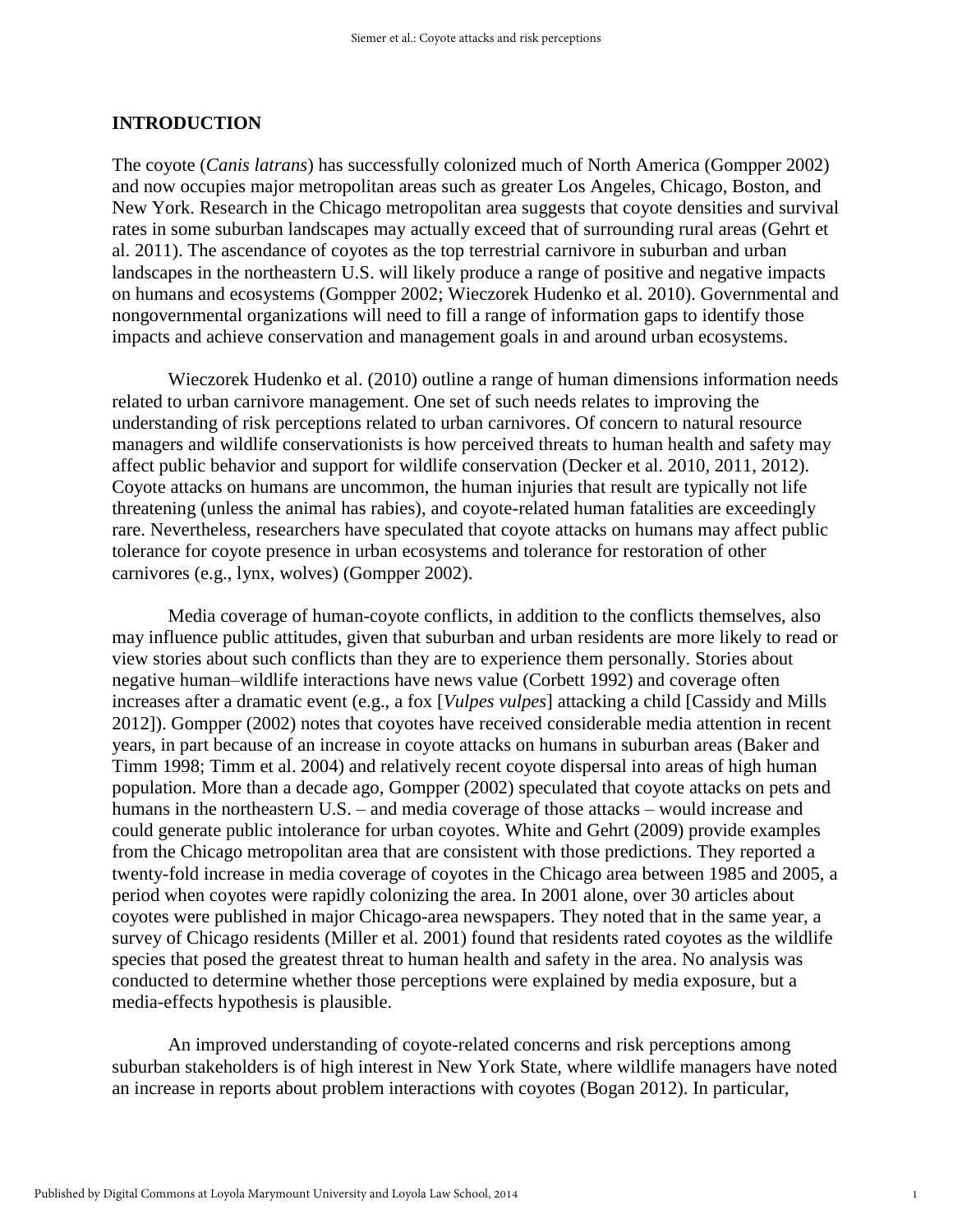wildlife managers are interested in research to clarify how communication about coyote attacks may affect concerns about human safety threats posed by coyotes in urbanized landscapes. Such research has management implications for any metropolitan area where human and coyote densities make some problem interactions inevitable.

In 2006, we collected data on risk perceptions related to coyotes in two study sites within Westchester County, New York, a county in which reports to wildlife managers about humancoyote interactions were comparatively common and increasing (Bogan 2012). In July 2010, two children in the same county were injured in attacks by coyotes. Recognizing this as a unique opportunity for pre-post comparisons, we resurveyed a sample of residents in the original study areas in fall 2010 and again in winter 2011, to assess whether awareness of coyote attacks in their county may have had any sustained relationship with residents' risk perceptions. In this paper we discuss findings from that series of surveys in relationship to hypotheses about media agenda-setting, framing, and priming and risk perceptions associated with human–coyote interaction in residential areas.

# **CONCEPTUAL BACKGROUND**

Communication scholars have proposed at least three interrelated processes to explain how messages communicated by mass media sources may affect audiences: framing, agenda setting, and priming. We collected time series data, with a natural quasi-experimental field design, that allow us to shed light on whether framing, agenda setting, or priming were influencing coyoterelated risk perceptions in a very specific case. Here we briefly define media framing, agenda setting, and priming, then follow with discussion of our research hypotheses.

*Media framing* refers to the *way* journalists and other communicators present news stories (Kim et al. 2002), including their language choices and the perspective from which a story is presented (Shah et al. 2002). A few efforts have been made to characterize language choices in newspaper stories about carnivores, including cougars (*Puma concolor*) in California (Wolch et al. 1997) and coyotes in Canada (Alexander and Quinn 2012). For example, Wolch et al. (1997) analyzed articles published in the *Los Angeles Times* between 1985 and 1995 to document how descriptors of cougars changed following a statewide ban on cougar hunting in California (cougar attacks on humans in California increased following the hunting ban). She found that as cougar-human interactions and attacks increased, "images of cougars as charismatic and proud wild animals at home in nature were replaced by terms conjuring danger, death, and criminal intent" (Wolch et al. 1997:110).

A *media frame* is a central organizing idea or story line that provides meaning to an event or series of events (Gamson and Modigliani 1987). In part, media frames are used to craft stories that will be meaningful and interesting to the intended audience, because they resonate with existing belief systems (cognitive schema) held by members of that audience (Scheufele and Tewksbury 2007). Media frames often include assertions about why particular events/problems occur and how those problems should be solved (Gamson and Modigliani 1989). Entman (1993:52) defined media framing as a process of selective presentation, designed to make some portions of reality more salient than others, "in such a way as to promote a particular problem definition, causal interpretation, moral evaluation, and/or treatment recommendation for the item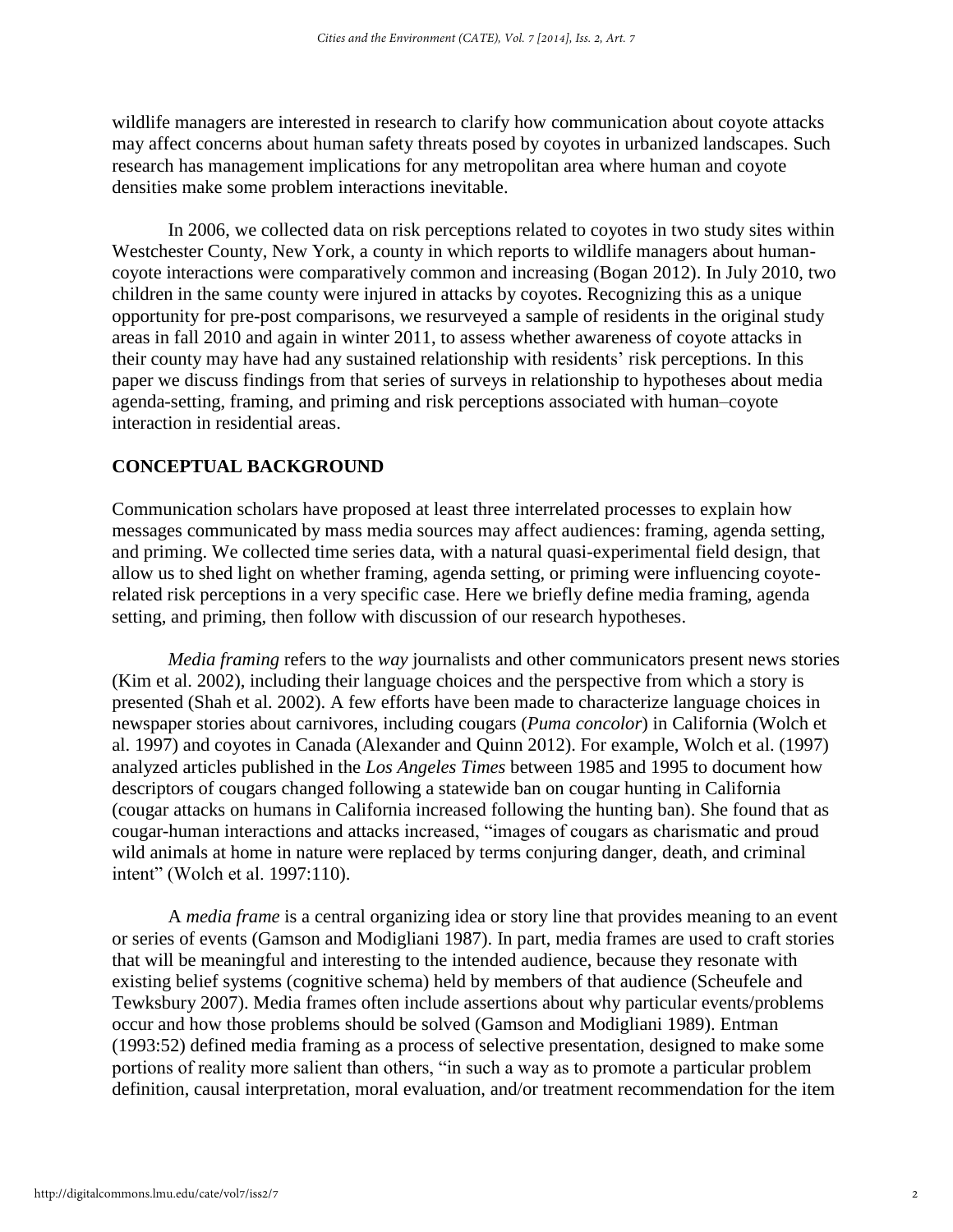described." Media frames are thought to influence how consumers of news media think about and interpret events (Scheufele 1999; Kim et al. 2002; Shah et al. 2002; Scheufele and Tewksbury 2007), because salient information is more likely to be processed and committed to memory (Fiske and Taylor 1991; Entman 1993; Valkenberg et al. 1999).

The practice of media framing and its potential influence on public perceptions of human-canid interactions is well illustrated by Peace (2001 2002) in his critical analysis of media portrayals of dingos (*Canis lupus dingo*) on Fraser Island, in Queensland, Australia. Fraser Island is home to one of the only remaining genetically-intact populations of dingos, and also is a popular international eco-tourism destination. In the 1980's, dingos were portrayed as benign residents of island beaches; seeing dingos was promoted as part of a safe and accessible wilderness experience. But as tourism increased, dingos became increasingly habituated to, and food-conditioned by, island visitors. By the mid-1990s, repeated incidents of dingos harassing or biting tourists were being reported by park officials and local media. In particular, an incident in April 1998, where an infant was bitten by a dingo, received extensive media coverage (Peace, 2002). Newspaper quotes from interviews with island residents and scientific authorities raised public awareness that food-conditioned dingos had become "less wild" (Peace 2002:17). Previous human dingo conflicts, including the infamous 1978 disappearance of an infant on Fraser Island (Marcus 1989) were re-framed in a different narrative about dingos.

Peace posits that a confirmed dingo-related human fatality in 2001 was the final step that led to re-framing of dingo behavior. Media portrayals of dingos rapidly transformed into negative anthropomorphism. Dingos were demonized as "thugs," "gangsters," and "natural born killers" (Peace 2002, 18). Even though the dingo was classified as an endangered species, Queensland Parks and Wildlife Service officials culled 30 dingos (about one third of the adult population) on Fraser Island soon after the 2001 human fatality.

*Agenda setting* refers to the relationship between the amount of media coverage devoted to an issue and the relative importance that audiences place on that issue (McCombs and Shaw 1972). The agenda-setting model suggests that news media influence or "set the agenda" for political discourse; that is, through repetition, news media tell people what to think about (Cohen 1963). By extension, other media may also influence the salience of issues on the public agenda.

*Priming* refers to the psychological phenomenon whereby mention of one concept has the ability to activate related thoughts. Priming is seen as a relatively short-acting and short-lived phenomenon. Effects due to priming are expected to recede in quick order. However, multiple exposures to stimuli may result in more "chronic" accessibility (Bargh et al. 1986) of images derived from exposure; these may be longer-lasting than effects from single primes. Both agenda setting and priming are theorized to operate through memory-based modes of information processing. Simply mentioning a topic may be enough to produce some cognitive processing by an individual and raise the salience of that topic in the individual's mind. Thus, mere exposure to media content may be sufficient to produce agenda setting and priming effects (Scheufele and Tewksbury 2007).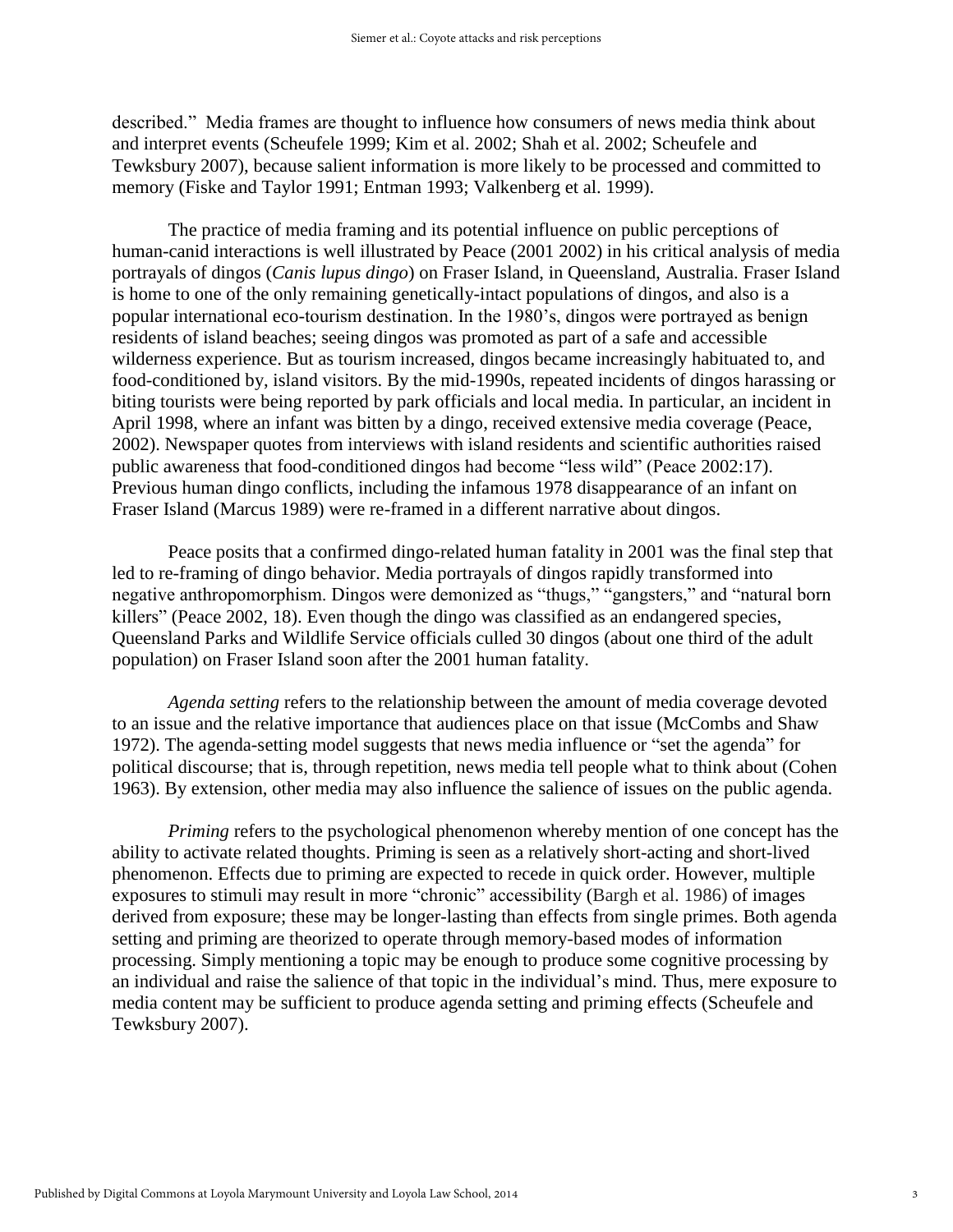Effects have been theorized for all three phenomena. Agenda-setting effects are those observed when salience of an issue is related to (or more appropriately, caused by) media exposure. Increases in awareness of an issue when media coverage increases would be an example. Framing effects are changes in the perceptions of the attributes of an issue that correspond with media coverage. Changes in perceptions of the quality of a person, issue, or being would be an example. Priming effects are those that emerge in the short term from direct exposure to a stimulus. Short-term attitude change would be an example. Following this logic, it is reasonable to hypothesize that repeated exposure to stories about coyote attacks may communicate that coyotes, and the attacks associated with them, are an important issue (agenda setting), and those exposed to such stories may be prompted to think about human safety when asked to make evaluative judgments about coyotes and coyote-related risks (framing). Short-term effects (those that dissipate) would be more consistent with priming.

Some scholarship has been conducted on agenda setting, framing or priming effects in the context of the public discourse about gray wolf (*Canis lupus*) reintroductions. Enck and Brown (2002) documented a relationship between media exposure and negative attitudes toward wolf reintroduction in the Adirondack region of northern New York among the region's residents. Duda et al. (1998) documented that public attitudes towards wolf reintroduction in the Adirondack region became less favorable after extensive media coverage about the possible effects of reintroduction. These would be consistent with framing effects. Houston et al. (2010) completed a computer-aided content analysis of 6,144 newspaper articles on wolves published in the U.S. and Canada between 1999 and 2008. They found that discourse about wolves became increasingly negative over the decade and that articles published in states or provinces with new wolf populations had significantly more negative evaluative expressions about wolves than articles published in other states or provinces. They also found evidence of an increase in negative attitude statements in states within a federal wolf recovery zone, even if wolves were not yet present in the state. They noted that most discussion about wolves focused on whether wolves should be killed to minimize threats to livestock, pet, and human safety. These effects would be consistent with changes in media frames.

# **Hypotheses**

# *H1: A spike in local media coverage about coyotes will occur after a coyote attacks a human, but media coverage will quickly dissipate.*

Carnivore attacks on humans have news value and often receive widespread media coverage. For example, Wolch et al. (1997) found that articles on cougars published in the *Los Angeles Times*  between 1985 and 1995 peaked twice (in 1987 and 1995), in both cases following high-profile cougar attacks on humans. Communication research repeatedly demonstrates a pattern of rapid increase and rapid decline in many kinds of stories after issue-related "focusing events" in the United States (Shih et al. 2008; Daw et al. 2013). Given those findings, we anticipated that local media coverage of coyote-related topics would rapidly decline after media coverage about the attacks on children in July,  $2010$  (H<sub>1</sub>). Part of the aim of this study is to demonstrate the pattern of media coverage for the coyote issue, as a basis for hypothesizing media effects.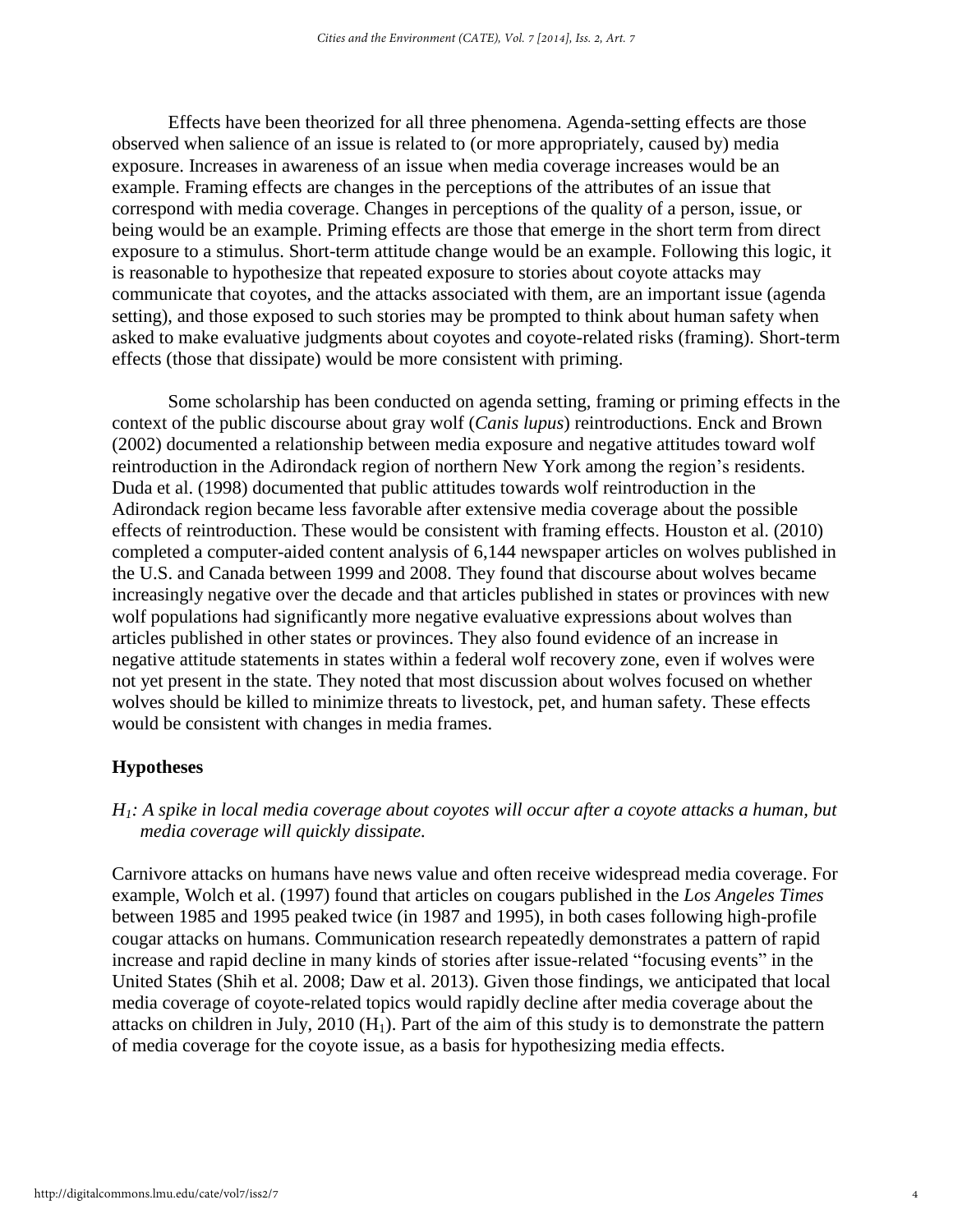*H2: Awareness of coyote presence in a local area will increase among area residents after a widely–publicized coyote attack on a person.* 

We also hypothesized that if media coverage of coyotes increased, area residents would become more aware of coyote presence (i.e., an agenda-setting effect would be observed)  $(H<sub>2</sub>)$ . When reporting on hazards to human health, journalists tend to focus on events and short-term consequences rather than deeper issues and long-term consequences (Singer and Endreny 1994). Events that threaten human health and safety (e.g., natural disasters, wildlife attacks) often serve as focusing events that receive media attention and briefly stimulate public discussion of deeper issues (e.g., climate change, human land use and carnivore conservation). Downs (1972) characterized this phenomenon as an "issue attention cycle" with five stages. Communication scholars have critiqued and recast many of the ideas proposed by Downs (1972). For example, McComas and Shanahan (1999) proposed the presence of a three-stage process of issue attention (i.e., a waxing phase, maintenance phase, and waning phase). Our study was not designed to explore agenda-setting effects in detail, but one aim of the study was to determine whether public awareness of coyotes was raised, and thus the potential for an agenda-setting effect was created.

- *H3-4: Negative attitude toward coyote presence (tolerance) (H3) and concern about any threat coyotes pose to small children (affective risk perception) (H4) will increase among local residents following a widely-publicized coyote attack involving injury to a local child.*
- *H5: The proportion of local residents who believe that the likelihood of a coyote-related injury to young children in the county is acceptably low (cognitive risk perception) will decline following a widely-publicized coyote attack involving injury to a local child.*
- *H6: Coyote-related tolerance and risk perceptions among local residents will return to background levels within a few months after media coverage about coyotes declined.*

We were interested in determining whether data in our series of three studies provided evidence consistent with framing or priming. We hypothesized that negative attitude toward coyote presence (tolerance)  $(H_3)$  and concern about any threat coyotes pose to small children (affective risk perception)  $(H_4)$  would increase following the occurrence of a widely-publicized coyote attack involving injury to a child. Such changes would be most consistent with framing, as they concern changes in qualities attributed to coyotes. We also hypothesized that the proportion of residents who believed that the likelihood of a coyote-related injury to young children in the county was acceptably low (cognitive risk perception)  $(H_5)$  would decline (i.e., again, one will observe changes in resident's perceptions consistent with a media–framing effect). Moreover, we hypothesized that those coyote-related tolerance and risk perceptions would return to background levels within a few months after media coverage about coyotes declined, consistent with a drop in coyote-related media coverage predicted by Down's (1972) theory of the issue attention cycle  $(H_6)$  (i.e., perception changes will fade quickly after issue attention dissipates and media primes end)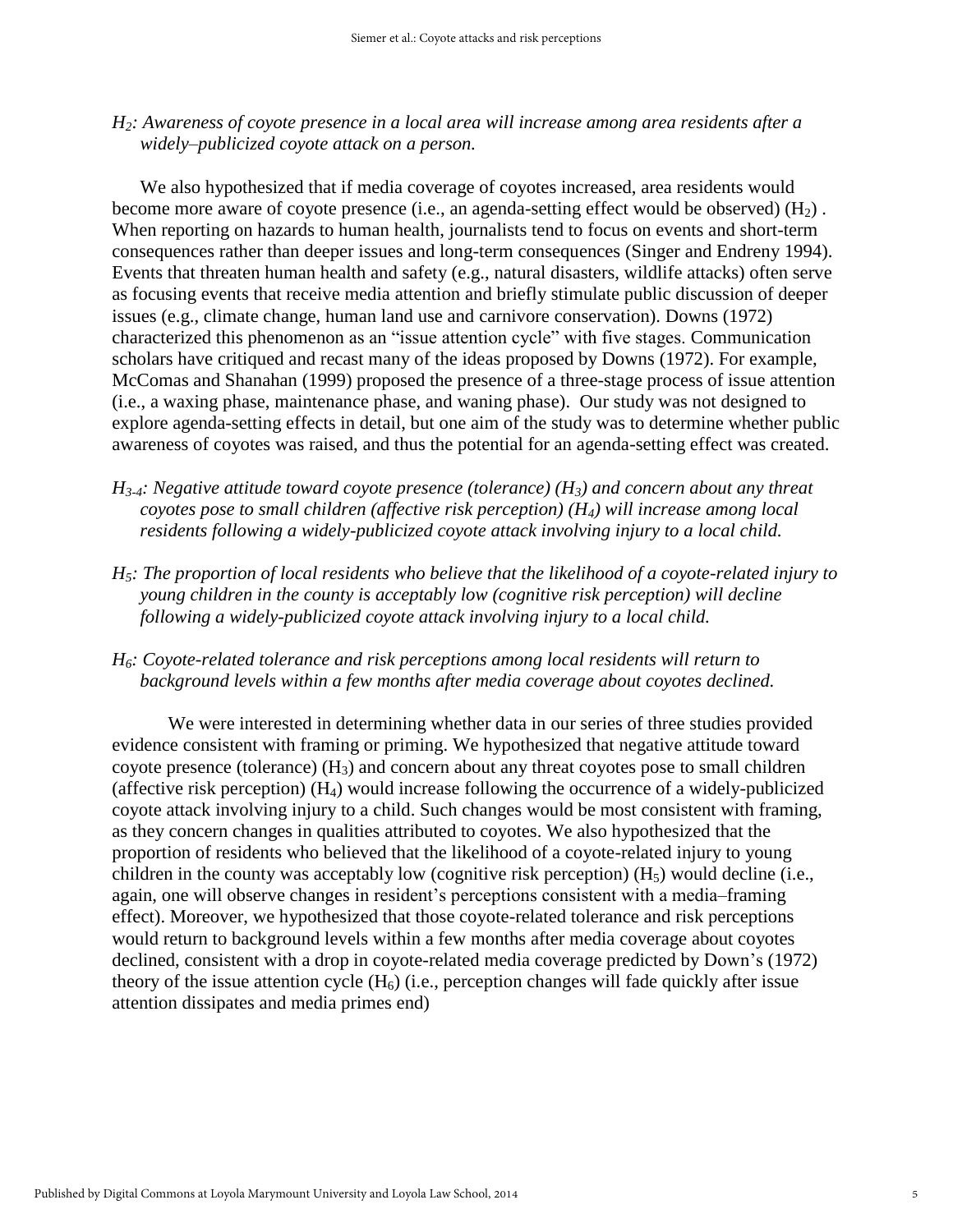### **METHODS**

#### **Study Areas**

Our study areas were located in Westchester County, New York, which is part of the New York-Northern New Jersey-Long Island, NY-NJ-CT-PA combined metropolitan statistical area (CMSA). This is the most populous CMSA in the U.S., with over 19 million residents.

We defined two study areas within Westchester County, which represented two different configurations of open space and residential development density that the study team believed might influence human experiences with coyotes and their related attitudes and perceptions of coyotes, as well as coyote behavior (for study area map, see Supplemental File A). Both study areas are within 50 miles of Manhattan and have a suburban character, but they differ from one another in several key respects. The northern study area was defined as the adjacent towns of Somers and Yorktown (the 2010 population of this study area was approximately 56,000 people; approximate density 300 persons/ $km^2$ ). The southern area was defined as the adjacent towns of Mount Pleasant and Greenberg. These towns were more heavily developed than the northern towns and had less green space, a higher median income, and a higher population density (the 2010 population of this study area was approximately 131,000; approximate density 500/km<sup>2</sup>). The study areas were maintained as separate units of analysis.

#### **Survey Instruments**

2006 survey. During the initial phase of the inquiry, semi-structured, face-to-face interviews were conducted with 40 Westchester County informants to identify saliency of topics identified *a priori* as the focus for a survey. Interviews were conducted between June 1 and July 21, 2006. Findings from that inquiry (Wieczorek Hudenko et al. 2008a, 2008b) were used to develop a telephone survey instrument to assess residents' coyote-related experiences and attitudes. Following internal review, the instrument was pretested with a few county residents and staff of the study's cooperating partners (New York State Department of Environmental Conservation, Cornell Cooperative Extension of Westchester County, and Westchester County Department of Parks, Recreation and Conservation). The final survey instrument (available in Wieczorek Hudenko et al. 2008b) contained 44 questions covering personal experience related to coyotes, attitudes, risk perceptions, behaviors, and respondent background characteristics (i.e., sex, age, educational attainment, children in home, dog in home, cat in home, feeding birds/wildlife, hunting in past 5 years, and area where the respondent lived [town or city, suburban area, outside of town]). The Cornell University Committee on Human Subjects approved the questionnaire and research protocol (Protocol ID# 06-05-045).

 2010 and 2011 surveys. We designed an instrument nearly identical to the 2006 instrument, dropping a few questions not needed for hypothesis testing, and adding a few items to measure awareness of coyote attacks on two youth in Westchester County. The final instrument (available in Siemer and Decker 2011) contained 41 questions covering the same content addressed in 2006. The Cornell University Committee on Human Subjects approved the questionnaire and research protocol (Protocol ID**#** 1006001472).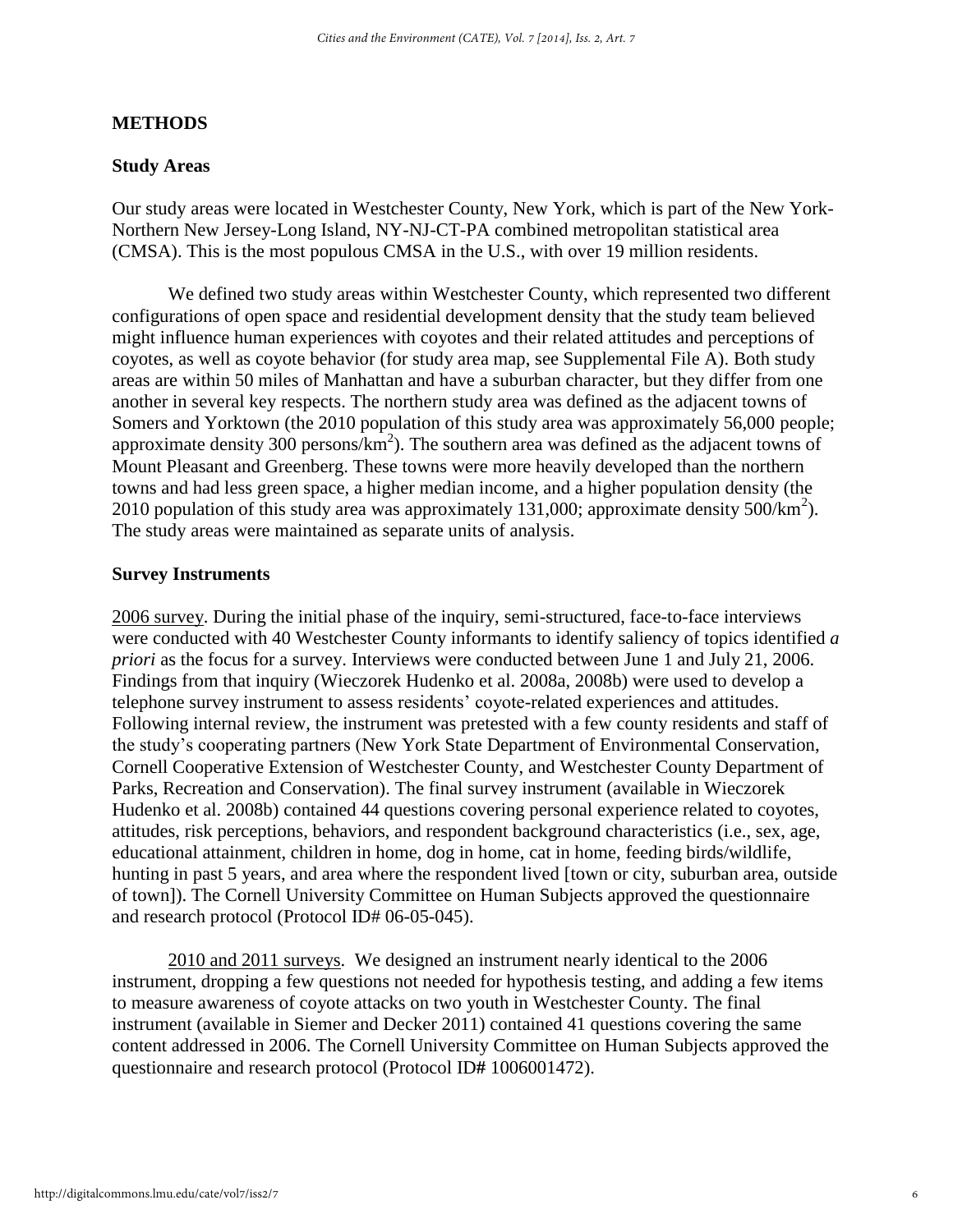Short vs. long surveys. The instrument included a routing rule that directed interviewers to use an abbreviated or full form of the survey instrument, depending on response to an item on attitude toward coyotes. Respondents who enjoyed coyotes without worry or had no opinion on coyotes in Westchester County completed the abbreviated form, which contained questions focused on residents' awareness and extent of experience with coyotes. Respondents who worried about coyote-related problems or regarded coyotes as a nuisance completed the full questionnaire, which contained a more extensive set of questions about coyote-related interests, concerns and experiences. Questions about awareness of the 2010 coyote attacks in Westchester County were placed at the end of the interview.

#### **Sampling and Survey Implementation**

Interviews were completed by the Survey Research Institute (SRI) at Cornell University. SRI obtained a listed sample of Westchester County residents in the four study townships from commercial sampling firms (Genesys Sampling Systems in 2006, The Marketing Systems Group in 2010 and 2011). The sampling approach was identical for all surveys (i.e., the same census tracks were sampled by the same sampling firms in all three studies).

Data collection occurred between October 10 and November 3, 2006 (Fall 2006), August 30 and October 17, 2010 (Fall 2010), and between January 18 and March 2, 2011 (Winter 2011). In each survey, contacts with area residents continued until the target of approximately 600 completed interviews was reached in each study area.

### **Analysis**

We used the Statistical Package for Social Science (SPSS 20.0) to aid statistical analyses. We used chi-square tests to assess differences between groups. Differences are reported at the  $P <$ 0.05 level of significance.

For purposes of hypothesis testing we created three variables: overall attitude toward coyotes, affective risk perception, and cognitive risk perception. We assessed attitude toward coyotes with the question, "Which of the following statements best describes your feelings about coyotes in Westchester County?" (response options: "I enjoy knowing coyotes are around, and I do not worry about problems coyotes may cause"/ "I enjoy knowing coyotes are around, but I worry about problems coyotes may cause"/ "I do not enjoy knowing coyotes are around and I regard them as a nuisance"/ "I have no particular opinions on coyotes in Westchester"). Given our focus on how concerns (risk perceptions) affect attitudes, we created a dichotomous variable by collapsing categories into enjoy without worry/no opinion and enjoy but worry/do not enjoy coyotes.

We assessed affective risk perception with response to the question, "How would you describe your level of concern about the threat coyotes might present to small children in your area?" (response options: "no concern," "some concern," and "a great deal of concern"). We created a dichotomous variable by collapsing categories into "no concern"/"some concern" or "a great deal of concern."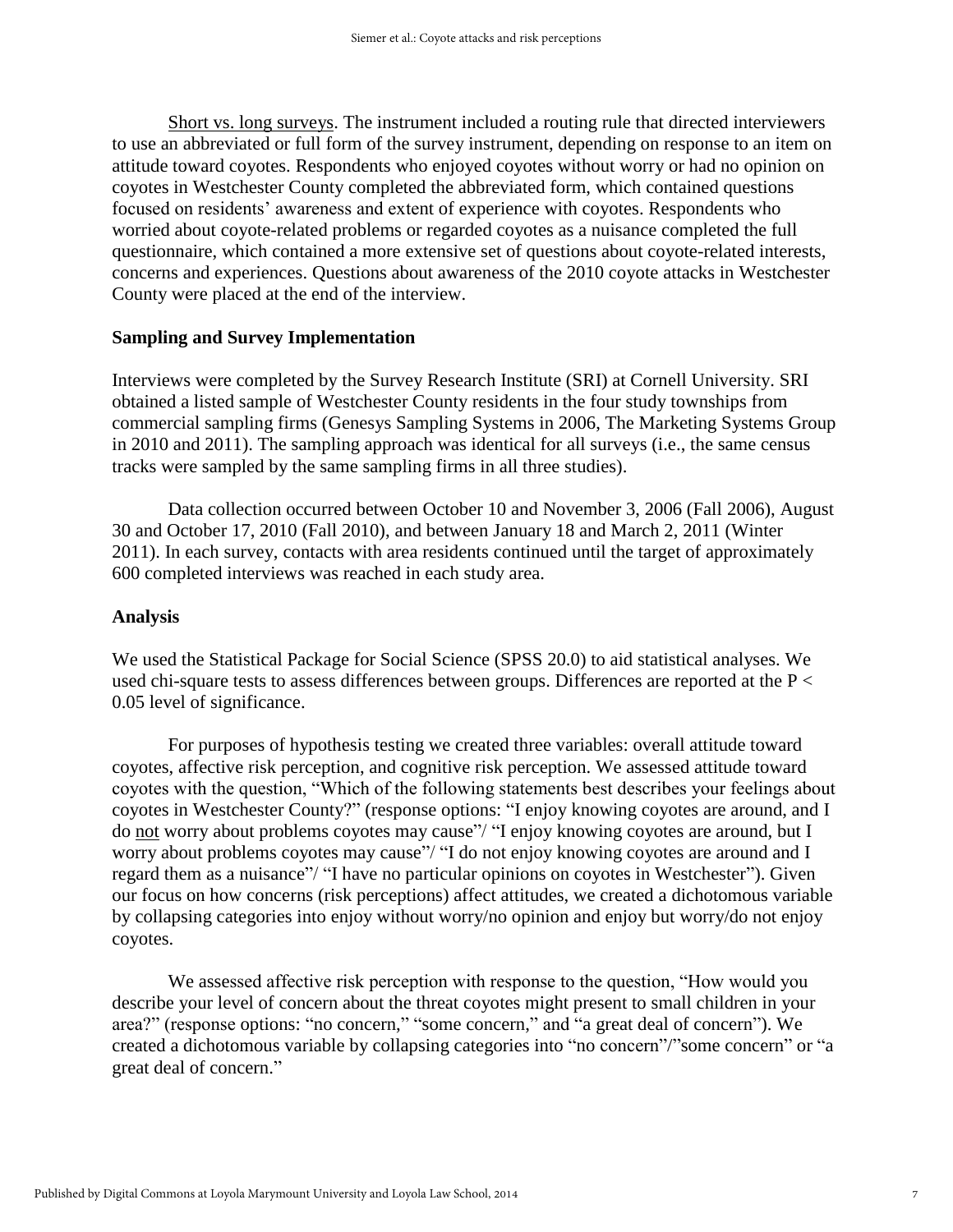We assessed cognitive risk perception using agreement with the statement, "The likelihood that a person in Westchester County will be injured by a coyote is acceptably low" (response options: "agree strongly," "agree," "disagree," "disagree strongly," and "unsure"). We created a dichotomous variable by collapsing categories into "agree strongly"/ "agree" and "disagree strongly"/ "disagree." Respondents who were unsure were not included in the analysis.

#### **Newspaper Article Count**

As an index of event media coverage, we used electronic databases to count coyote-related articles in three newspapers read by residents in the study areas. We used LexisNexis Academic to identify articles in the New York Post and the New York Daily News. We searched the electronic archive of the Westchester Journal News (WJN) to identify coyote-related articles in that regional newspaper. We removed articles that mentioned the word coyote in reference to athletics, immigration, migrant labor, restaurants and dining, or entertainment. We generated article counts by season and year.

# **RESULTS**

#### **Newspaper Coverage Before and After Coyote Attacks**

We identified 237 coyote-related articles published by the *Westchester Journal News* (WJN) between the years 2002 and 2010. Frequency of coyote-related articles followed a consistent annual pattern between 2003 and 2009. The number of articles ranged from 14 to 29, with a mean of 23.3 articles per year. In 2010, 72 coyote-related articles were printed in WJN, including 43 articles during the July-September period (about 10 times the average frequency for coyoterelated articles in WCJ during that season) (Figure 1). We found that most of the 43 articles printed by WJN during that period reported on some aspect of the coyote attacks in Westchester County in July, 2010.

Few coyote-related articles appeared in the *New York Post* in 2008, 2009, or 2010. But the number of coyote-related articles was higher in 2010 (4 articles in 2008, 6 articles in 2009, 14 articles in 2010). Similarly, the *New York Daily News* ran few articles on coyotes, but comparatively more articles appeared in 2010 (0 articles in 2008, 5 articles in 2009, 10 articles in 2010). The increase in articles was attributable to coverage of the coyote attacks in Westchester. The coyote attacks also were reported in local television news broadcasts and in articles that appeared in the regional section of the *New York Times.* Summarizing, the Westchester paper devoted a lot of attention to these attacks, in a way entirely consistent with previous theorizing about issue cycles. The issue became salient enough to make it into the larger regional and national papers, though of course coyote attacks could never dominate coverage in the same way for these papers.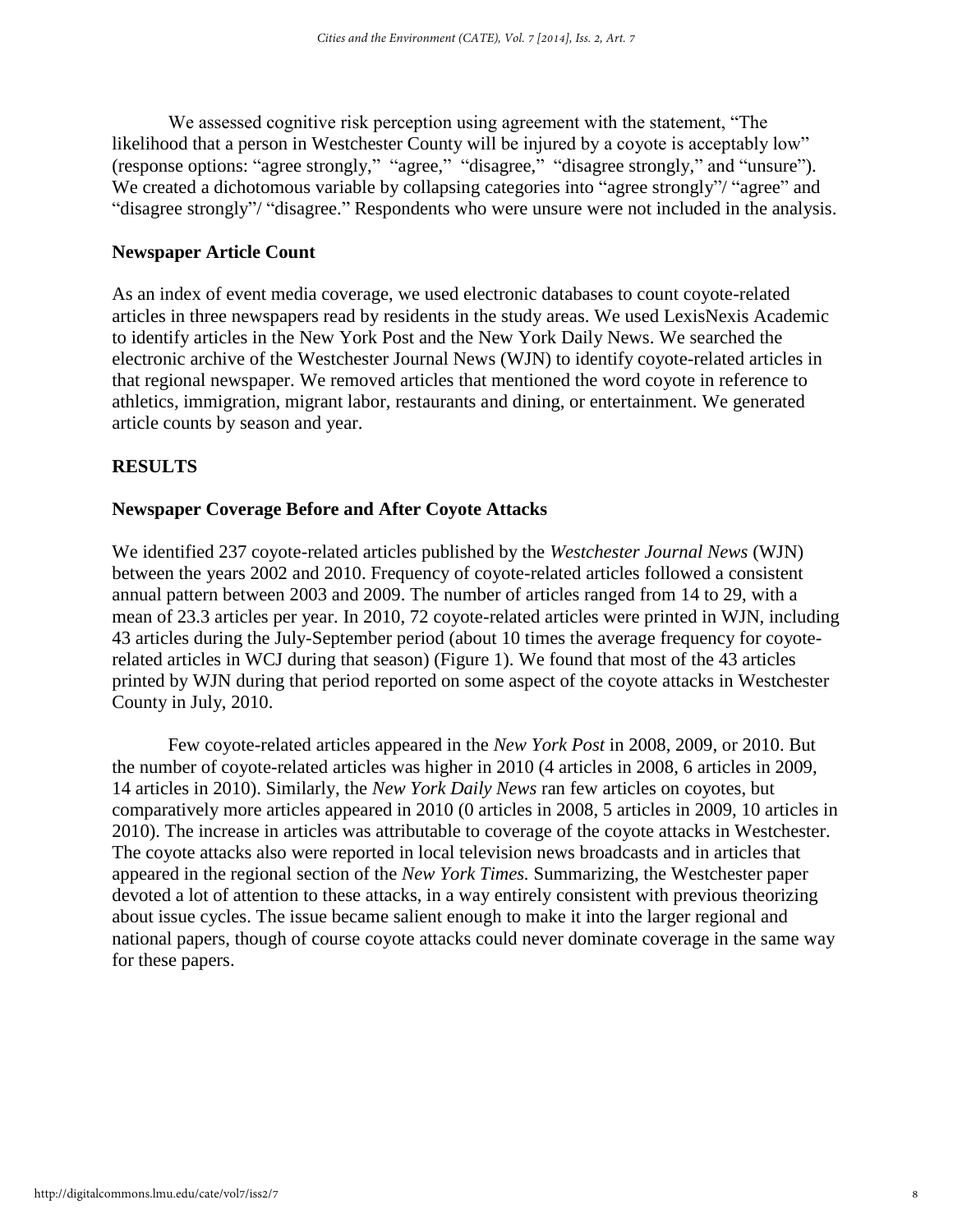

**Figure 1**. Coyote-related articles published in the Westchester Journal News by season, 2003 to 2010.

#### **Response and Respondent Characteristics**

Approximately 1,200 interviews were completed in each year of survey implementation. Eightyseven percent of those contacted (n=3,560) consented to an interview (i.e., 4,091 people were contacted at least once; 531 declined to be interviewed) (Table 1).

**Table 1.** Summary of Survey Research Institute contacts with members of the sample group during the 2006, 2010 and 2011 Westchester County resident telephone surveys, by study area.

|                                | Northern study area  |      |      | Southern study area |      |      |  |
|--------------------------------|----------------------|------|------|---------------------|------|------|--|
|                                | 2010<br>2011<br>2006 |      | 2006 | 2010                | 2011 |      |  |
|                                | (n)                  | (n)  | (n)  | (n)                 | (n)  | (n)  |  |
| <b>Total completed</b>         | 580                  | 600  | 600  | 580                 | 600  | 600  |  |
| <b>Full interview</b>          | 287                  | 384  | 370  | 310                 | 387  | 366  |  |
| Short interview                | 293                  | 216  | 230  | 270                 | 213  | 234  |  |
| Number not in service          | 224                  | 207  | 193  | 259                 | 261  | 218  |  |
| Unable to respond              |                      |      |      |                     |      |      |  |
|                                | 49                   | 26   | 24   | 55                  | 45   | 33   |  |
| (ill, language barrier)        |                      |      |      |                     |      |      |  |
| Refused to participate         | 110                  | 115  | 84   | 60                  | 73   | 89   |  |
| Not reached, $\geq$ 1 attempts | 2037                 | 1552 | 1482 | 1445                | 1674 | 1400 |  |
| <b>Total</b>                   | 3000                 | 2500 | 2383 | 2399                | 2653 | 2350 |  |

Respondents' personal traits and patterns of involvement in wildlife-related activities were similar across studies, increasing our confidence that the datasets were generated from comparable samples of residents in the study areas (Table 2). In both the northern Westchester and southern Westchester study areas, the samples drawn were similar in gender, education, years of residence in Westchester County, pet ownership, participation in bird/wildlife feeding, and mean age.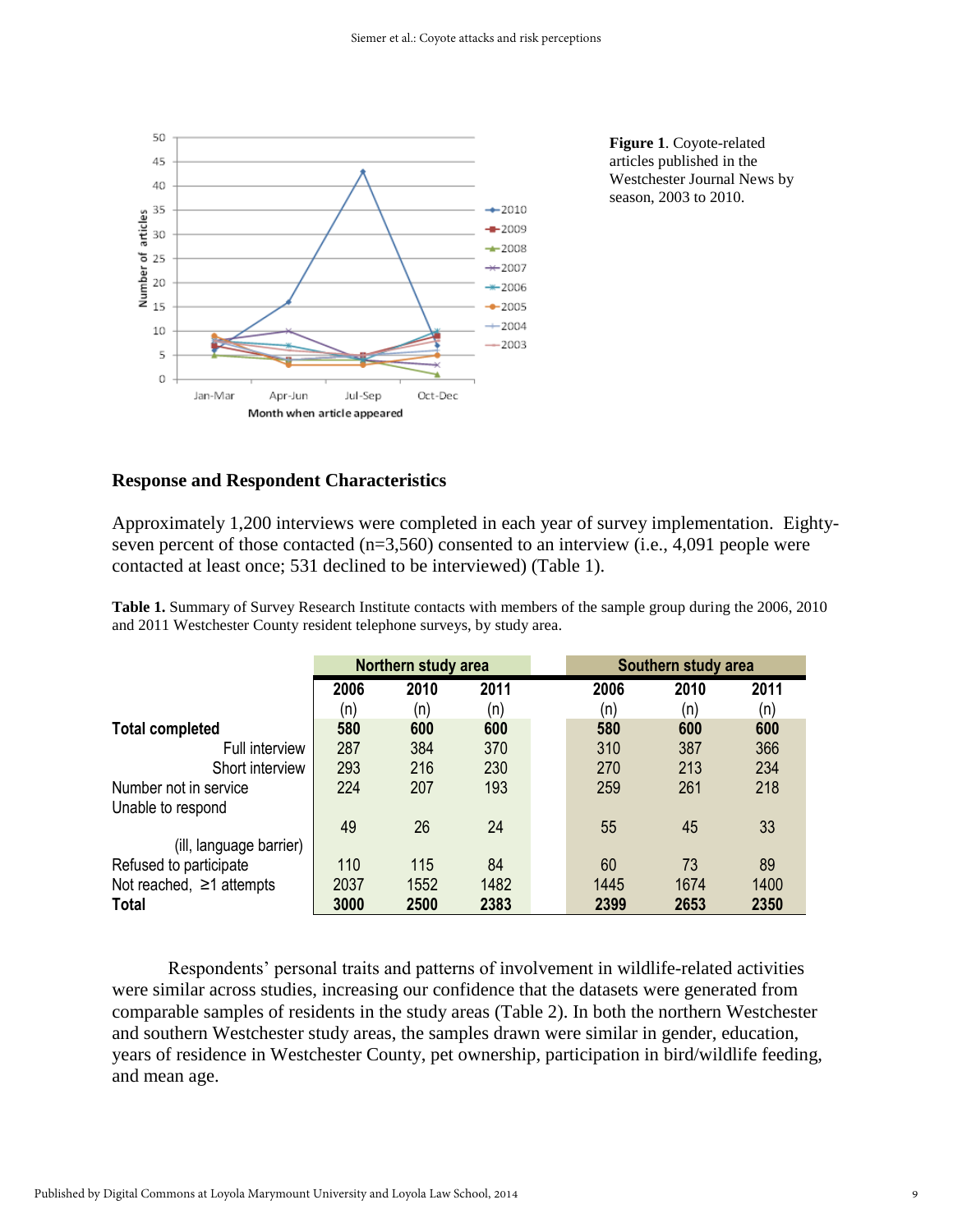|                       | Table 2. Comparison of demographic characteristics and household traits for survey respondents, by study area and |  |  |
|-----------------------|-------------------------------------------------------------------------------------------------------------------|--|--|
| year (2006 and 2010). |                                                                                                                   |  |  |

|                            | Northern study area |                   |                  | Southern study area |                  |                  |  |  |
|----------------------------|---------------------|-------------------|------------------|---------------------|------------------|------------------|--|--|
|                            | 2006<br>(n)<br>%    | 2010<br>(n)<br>%  | 2011<br>(n)<br>% | 2006<br>(n)<br>%    | 2010<br>(n)<br>% | 2011<br>(n)<br>% |  |  |
| Gender                     | (580)               | (600)             | (600)            | (580)               | (600)            | (600)            |  |  |
| Female                     | 52.2                | 50.7              | 52.5             | 55.5                | 56.3             | 51.7             |  |  |
| Male                       | 47.8                | 49.3              | 47.5             | 44.5                | 43.7             | 48.3             |  |  |
| <b>Education</b>           | (564)               | (581)             | (588)            | (573)               | (584)            | (591)            |  |  |
| < High school              | 0.7                 | 1.7               | 1.7              | 0.9                 | 1.5              | 1.2              |  |  |
| HS or GED/trade school     | 16.6                | 14.1              | 11.6             | 9.7                 | 10.3             | 12.9             |  |  |
| Some college/2-yr degree   | 19.9                | 18.0              | 16.8             | 13.7                | 12.4             | 16.9             |  |  |
| 4-year degree              | 27.8                | 31.8              | 33.2             | 29.7                | 30.8             | 29.8             |  |  |
| Graduate school            | 34.9                | 34.3              | 36.7             | 46.1                | 45.0             | 39.3             |  |  |
| <b>Description of area</b> |                     |                   |                  |                     |                  |                  |  |  |
| where you live             | (576)               | (597)             | (598)            | (577)               | (598)            | (599)            |  |  |
| Town or city               | 7.8                 | 11.2              | 14.7             | 12.7 <sup>a</sup>   | 20.7a            | 20.2             |  |  |
| Suburban area              | 55.4                | 57.0              | 57.7             | 71.8                | 67.4             | 65.8             |  |  |
| Outside of town            | 36.8                | 31.8              | 27.6             | 15.6                | 11.9             | 14.0             |  |  |
| Children in home           | (575)               | (592)             | (594)            | (577)               | (596)            | (597)            |  |  |
| Yes                        | 17.6a               | 11.8 <sup>a</sup> | 12.5             | 14.9                | 13.6             | 10.9             |  |  |
| Dog in home                | (577)               | (594)             | (598)            | (580)               | (597)            | (598)            |  |  |
| Yes                        | 32.6                | 35.7              | 38.8             | 27.2                | 31.3             | 30.3             |  |  |
| Cat in home                | (577)               | (594)             | (599)            | (580)               | (596)            | (598)            |  |  |
| Yes                        | 26.7                | 24.2              | 19.7             | 21.6                | 21.3             | 18.2             |  |  |
| Feed birds/wildlife        | (576)               | (595)             | (599)            | (579)               | (594)            | (598)            |  |  |
| Yes                        | 48.3                | 51.1              | 47.4             | 38.0                | 35.7             | 40.3             |  |  |
| Hunted in past 5 years     | (578)               | (594)             | (599)            | (563)               | (580)            | (598)            |  |  |
| Yes                        | 4.3                 | 6.4               | 5.8              | 2.9                 | 2.2 <sup>a</sup> | 5.7 <sup>a</sup> |  |  |

*Columns with the same letter (a-a) are significantly different at p < 0.05.* 

There were four minor differences among respondent groups when groups were compared by year of data collection (Tables 2-3). In the northern area, more respondents had children in the home in 2006 when compared to 2010 (17.6% vs. 11.8%,  $\chi^2_{1} = 7.687$ , P = 0.006). In the southern area, fewer respondents hunted in 2010 when compared to 2011 (2.2% vs. 5.7%,  $\chi^2$ <sub>1</sub> = 9.586, P = 0.002). In the southern area, fewer respondents lived in a town or city in 2006 when compared to 2010 (12.7% vs. 20.7%,  $\chi^2$ <sub>2</sub> = 15.223, P < 0.001). In the southern area, mean age of respondents differed between 2006 and 2010, and between 2010 and 2011. We chose not to adjust the datasets to address these minor differences.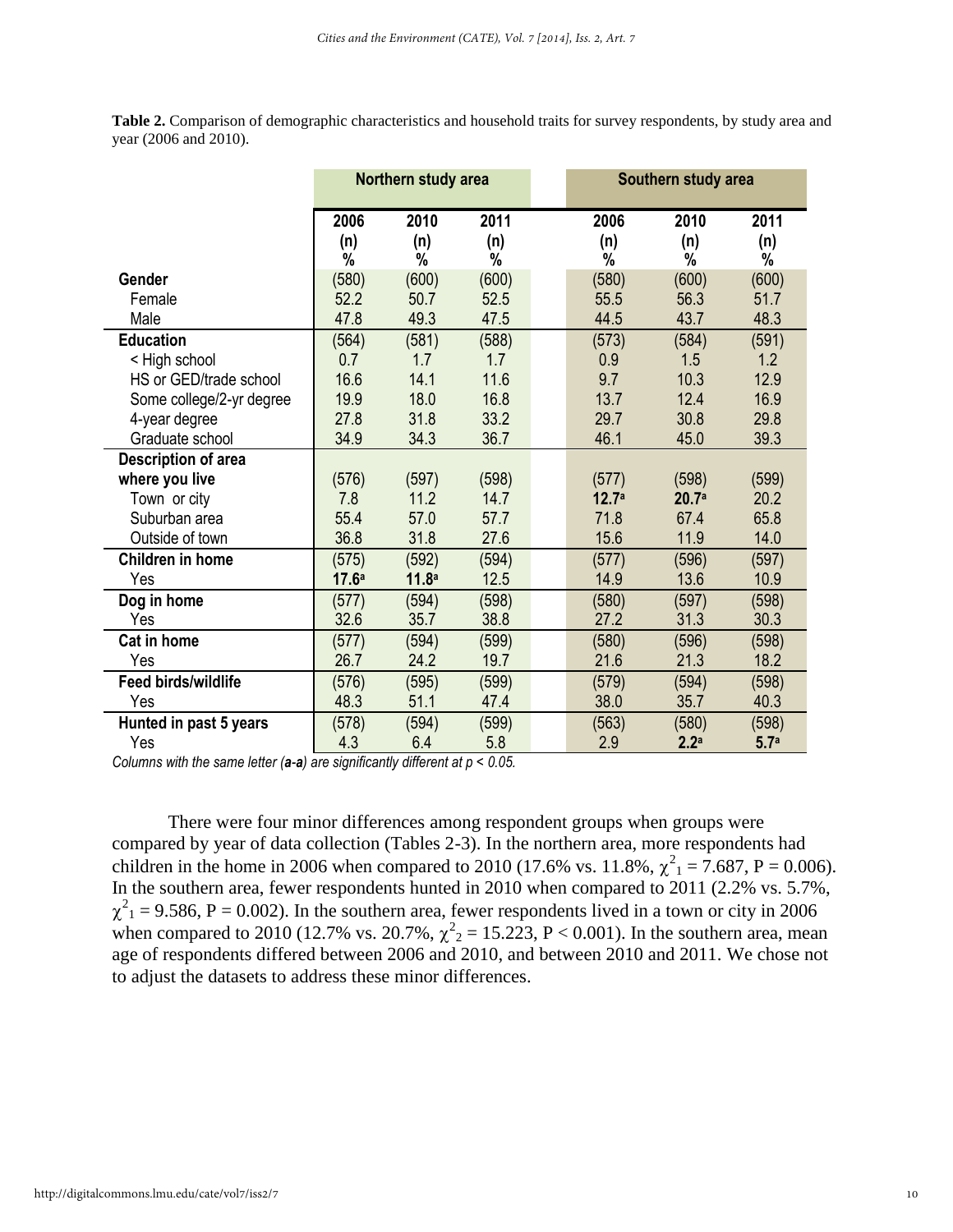| Study area   | Year | N   | Mean age           | <b>SD</b> |          | df   | p-value |
|--------------|------|-----|--------------------|-----------|----------|------|---------|
| <b>North</b> | 2006 | 555 | 53.96 <sup>a</sup> | 15.935    | $-2.892$ | 1127 | 0.004   |
|              | 2010 | 574 | 56.58ab            | 14.447    | 2.083    | 1149 | 0.038   |
|              | 2011 | 577 | 54.80 <sup>b</sup> | 14.569    |          |      |         |
|              |      |     |                    |           |          |      |         |
| <b>South</b> | 2006 | 546 | 54.77              | 14.013    | 1.654    | 1118 | 0.098   |
|              | 2010 | 574 | 53.33              | 15.065    | 0.796    | 1155 | 0.426   |
|              | 2011 | 583 | 52.62              | 15.201    |          |      |         |

**Table 3.** Age of study participants, by study area and year (2006 - 2011).

*Columns with the same letter (a-a) are significantly different at p < 0.05.* 

#### **Awareness of and Interactions with Coyotes**

In 2006, most respondents were aware that coyotes lived in New York, including Westchester County. The proportion aware of coyotes increased slightly between 2006 and 2010 in both study areas. Compared to 2006, respondents in both study areas in 2010 were (a) more likely to be aware that coyotes were present in New York State, (b) more likely to be aware that coyotes lived in Westchester County, and (c) more likely to report that they became aware of coyotes from news media. Personal experience with coyotes was unchanged between Fall 2006 and Fall 2010.

We found fewer differences in awareness between 2010 and 2011. In the northern study area, we found no significant differences between Fall 2010 and Winter 2011 on awareness of coyotes or sources of that awareness. In the southern study area we found two differences: fewer 2011 respondents had become aware of coyotes in the county via news reports (75.7% vs. 85.6%,  $\chi^2_1$  = 4.034, P = 0.045) and more 2011 respondents had become aware of coyotes in the county through personal experience (60.2 % vs. 51.5%,  $\chi^2_{1} = 8.413$ , P = 0.004).

The proportion of respondents who said they had experienced a problem interaction with a coyote did not change between 2006 and 2011 (Table 4). In contrast, the proportion of respondents who said they had been in a situation in which they perceived that a person was threatened by a coyote increased slightly between 2006 and 2010 in both study areas (Table 4).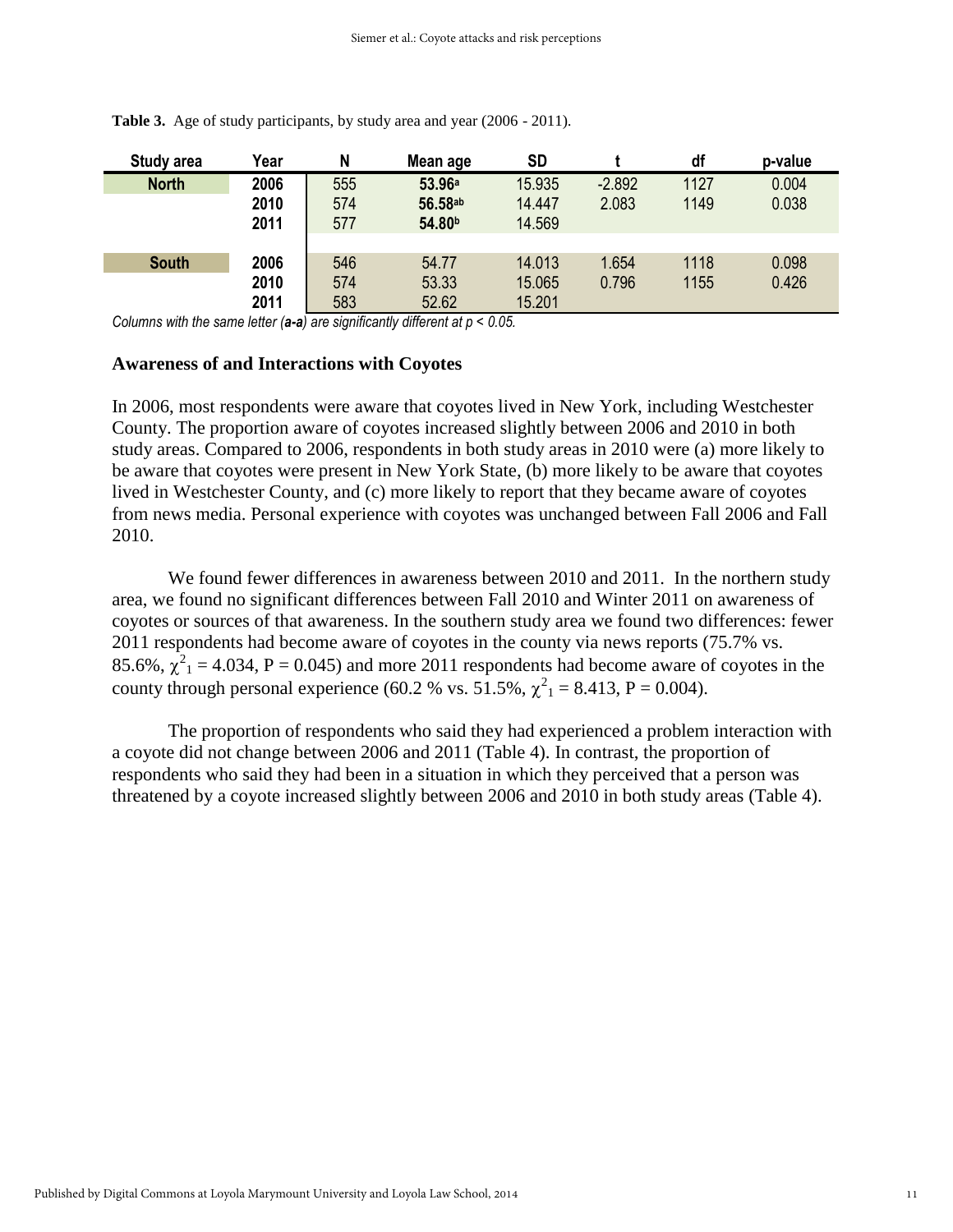|                                                      | Northern study area |                            |               |  | Southern study area       |                            |                  |  |
|------------------------------------------------------|---------------------|----------------------------|---------------|--|---------------------------|----------------------------|------------------|--|
|                                                      | 2006<br>(n)         | 2010<br>(n)                | 2011<br>(n)   |  | 2006<br>(n)               | 2010<br>(n)                | 2011<br>(n)      |  |
| Have seen a coyote:                                  | %                   | $\%$                       | %             |  | %                         | %                          | %                |  |
| in their county                                      | (497)<br>66.0       | (561)<br>62.4              | (555)<br>62.3 |  | (480)<br>56.3a            | (539)<br>46.6 ab           | (544)<br>54.4 ab |  |
| near their residence                                 | (325)<br>67.7a      | (350)<br>76.9 <sup>a</sup> | (346)<br>79.8 |  | (265)<br>71.3             | (249)<br>67.1              | (293)<br>74.4    |  |
| Have had a problem<br>with coyotes                   | (328)<br>7.9        | (350)<br>10.3              | (346)<br>12.4 |  | (270)<br>6.7              | (251)<br>9.6               | (296)<br>6.1     |  |
| Have reported a<br>an interaction to officials       | (328)<br>7.7        | (350)<br>11.7              | (346)<br>11.3 |  | (267)<br>15.0             | (251)<br>16.3              | (296)<br>14.5    |  |
| Have been in a situation:<br>perceived as pet threat | (282)<br>19.5       | (384)<br>22.9              | (370)<br>24.1 |  | (301)<br>20.3             | (386)<br>15.5              | (366)<br>19.9    |  |
| perceived as human threat                            | (282)<br>7.4a       | (384)<br>13.8a             | (370)<br>14.3 |  | (306)<br>7.2 <sup>a</sup> | (387)<br>13.7 <sup>a</sup> | (366)<br>16.9    |  |

**Table 4.** Experiences with coyotes, by study area and year (2006 and 2010).

*Columns with the same letter (a-a, b-b) are significantly different at p < 0.05*

# **Awareness of July 2010 Coyote Attacks**

Awareness of the coyote-related attacks on children in Westchester County in July, 2010 was very high in fall 2010 and winter 2011 (Table 2). Nearly all of those who were aware of the events said that they became aware of the events through exposure to news reports; awareness was more likely to have been generated by media coverage than by interpersonal communication (Table 5).

**Table 5.** Awareness of coyote-related attacks on children in 2010 in Westchester County (Township of Rye), by study area and year (2010 and 2011).

| Event awareness and source of awareness         |     | Northern study area | <b>Southern study area</b> |       |       |
|-------------------------------------------------|-----|---------------------|----------------------------|-------|-------|
|                                                 |     | 2010                | 2011                       | 2010  | 2011  |
|                                                 |     | %                   | $\%$                       | %     | $\%$  |
| Were aware that two children in the Town of     | (n) | (493)               | (425)                      | (472) | (415) |
| Rye, New York had been injured by coyotes       | Yes | 94.1a               | 90.4 <sup>a</sup>          | 91.7  | 90.6  |
|                                                 | No  | 5.9                 | 9.6                        | 8.3   | 9.4   |
| Made aware of 2010 attacks from                 | (n) | (463)               | (383)                      | (433) | (374) |
| media exposure                                  | Yes | 97.4                | 98.2                       | 98.6  | 98.7  |
|                                                 | No  | 2.6                 | 1.8                        | 1.4   | 1.3   |
| Made aware of 2010 attacks from                 | (n) | (463)               | (383)                      | (432) | (375) |
| other people (e.g., friends, family, neighbors) | Yes | 43.2                | 45.4                       | 45.4  | 49.9  |
|                                                 | No  | 56.8                | 54.6                       | 54.6  | 50.1  |

*Columns with the same letter (a-a) are significantly different at p < 0.05.*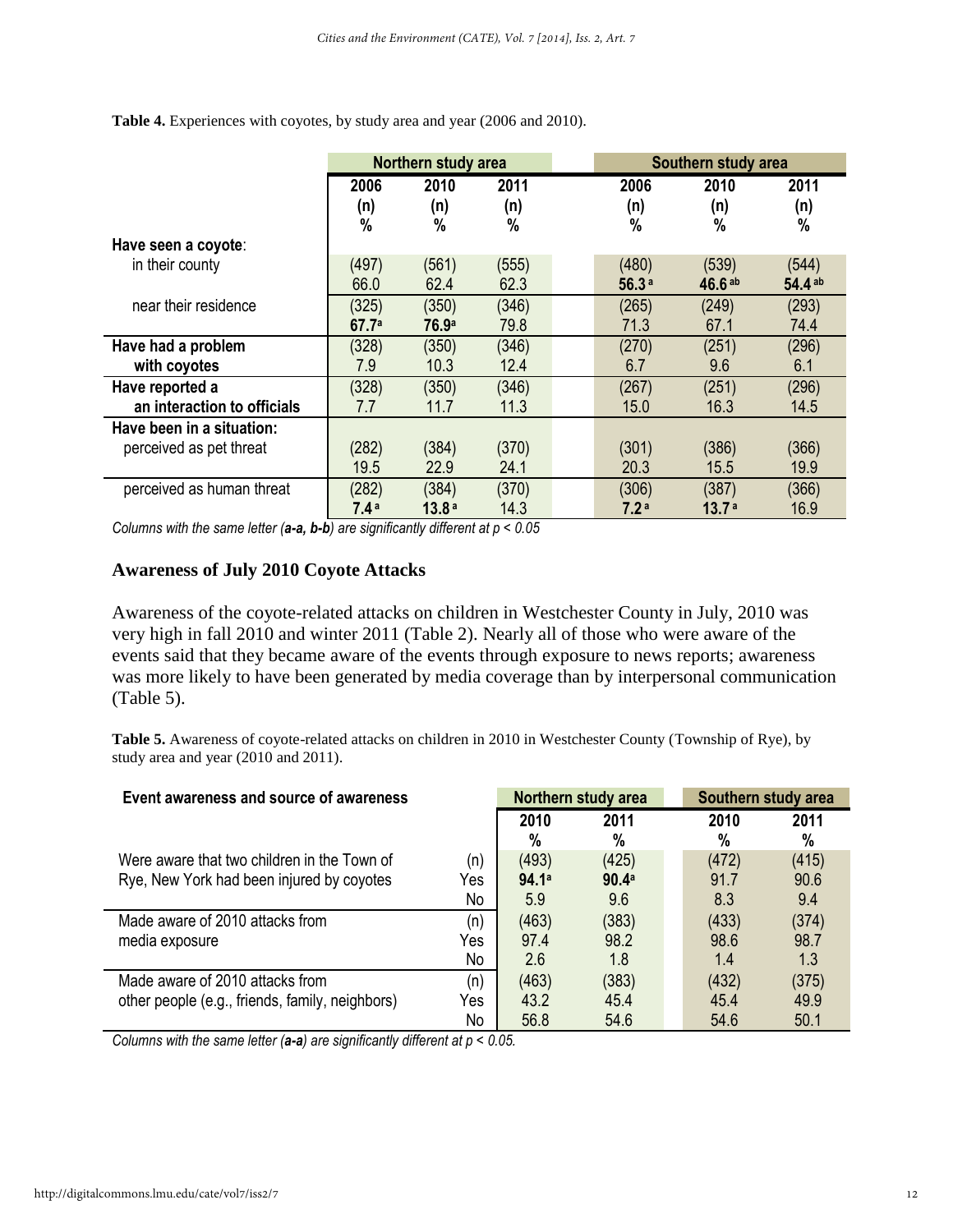#### **Change in Attitudes and Perceptions**

A measure of overall attitude toward coyotes served as a screening question to route respondents to a full or abbreviated interview. The item had two response categories that indicated no concern about coyotes (i.e., "I enjoy knowing coyotes are around, and I do not worry about problems coyotes may cause" and "I have no particular opinions about coyotes in Westchester"). The other two response options implied a measure of concern (i.e.,"I enjoy knowing coyotes are around, but I worry about problems coyotes may cause" and "I do not enjoy knowing coyotes are around and regard them as a nuisance").

About half of all respondents indicated some concern about coyotes or regarded coyotes as a nuisance in Fall 2006. The percentage of respondents in those categories rose significantly in Fall 2010. In the northern area the proportion of respondents who worried about coyote-related problems climbed from 49.0% to 64.0%  $(\chi^2) = 26.750$ , P < 0.001); in the southern area the proportion of respondents who worried climbed from 53.0% to 65.0% ( $\chi^2$ <sub>1</sub>= 17.640, P < 0.001). There were no significant differences on this question in either study area between Fall 2010 and Winter 2011; the extent of concern did not seem to wane (Table 6).

**Table 6.** Attitude toward coyotes and affective and cognitive risk perception in Westchester County, New York, by study area and year (2006-2011).

| Attitude or perception statements | Northern study area |                   |                   | Southern study area |                   |                   |
|-----------------------------------|---------------------|-------------------|-------------------|---------------------|-------------------|-------------------|
|                                   | 2006                | 2010              | 2011              | 2006                | 2010              | 2011              |
|                                   | (n)                 | (n)               | (n)               | (n)                 | (n)               | (n)               |
|                                   | $\%$                | $\%$              | $\%$              | $\%$                | $\%$              | $\%$              |
| Attitude toward coyote presence   |                     |                   |                   |                     |                   |                   |
| in Westchester County, NY         | (575)               | (600)             | (599)             | (574)               | (595)             | (599)             |
| Enjoy without worry/No opinion    | 51.0 <sub>ab</sub>  | 36.0 <sup>a</sup> | 38.2 <sup>b</sup> | 47.0 <sup>ab</sup>  | 35.0 <sup>a</sup> | 38.9b             |
| Enjoy but worry/Do not enjoy      | 49.0 <sup>ab</sup>  | 64.0a             | 61.8 <sup>b</sup> | 53.0 <sup>ab</sup>  | 65.0a             | 61.1 <sup>b</sup> |

*Columns with the same letter (a-a, b-b) are significantly different at p < 0.05* 

Acceptability of risk to people. The proportion of respondents who expressed great concern about threat to small children increased between Fall 2006 and Fall 2010 in both study areas (north: 37.0 vs. 49.9%,  $\chi^2$ <sub>2</sub> = 13.929, P = 0.001; south: 37.9 vs. 49.1,  $\chi^2$ <sub>2</sub> = 10.236, P = 0.006). The proportion of respondents who expressed great concern about threat to small children was not different between 2010 and 2011 measures, in either study area (north: 49.9 vs. 45.4; south: 49.1 vs. 49.5) (Figure 2).

As we expected, residents who reported having experienced a coyote-related problem in the past (2006: n=28; 2010: n=53; 2011: n=48) were more likely than residents who had not experienced a coyote-related problem (2006:  $n=278$ ; 2010:  $n=346$ ; 2011:  $n=334$ ) to report "a great deal" of concern about threats to small children. Nevertheless, the pattern in proportion of respondents who expressed a great deal of concern between measurements was the same in both groups (i.e., in both groups the concern level increased between 2006 and 2010, and was unchanged between 2010 and 2011) (Figure 2).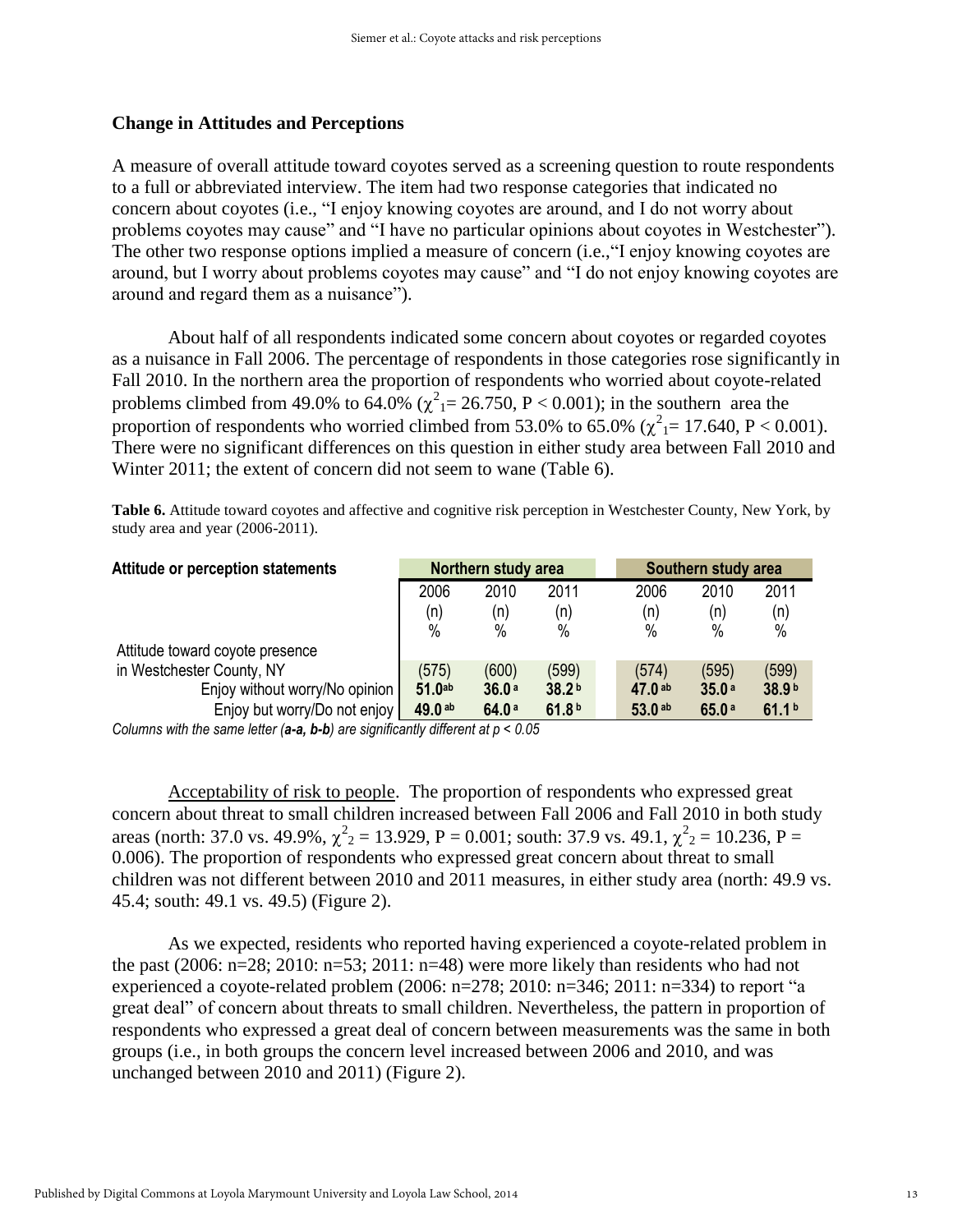

**Figure 2.** Percentage of respondents in 2006, 2010, and 2011 surveys who responded "a great deal of concern" when asked how concerned they were about the threat coyotes might present to small children in their area (response options: no concern, some concern, a great deal of concern).

Respondents who worried about problems coyotes may cause were asked whether they perceived coyote-related risks to people as acceptably low. This question represented a measure of wildlife-stakeholder acceptance capacity (Carpenter et al. 2000) related to coyote presence. The proportion of respondents who agreed that the risk to people was acceptably low declined between Fall 2006 and Fall 2010 in both study areas (northern area: 72.3% vs. 50.0%,  $\chi^2$ <sub>1</sub> = 30.84, P < 0.001; southern area: 69.4% vs. 48.9%,  $\chi^2_1 = 26.95$ , P < 0.001). We found no significant change between Fall 2010 and Winter 2011 on acceptability of risk to humans (north: 50.0 vs. 56.8; south: 48.9 vs. 49.7) (Figure 3). Similar patterns were observed in male-only and female-only comparisons (Figure 3), suggesting that the findings by study area and year were not an artifact of differences in the gender across study areas or year.



**Figure 3.** Percentage of respondents in 2006, 2010, and 2011 surveys who agreed or agreed strongly with the statement, "The likelihood that a person in Westchester County will be injured by a coyote is acceptably low" (response options: agree strongly, agree, disagree, disagree strongly, or unsure).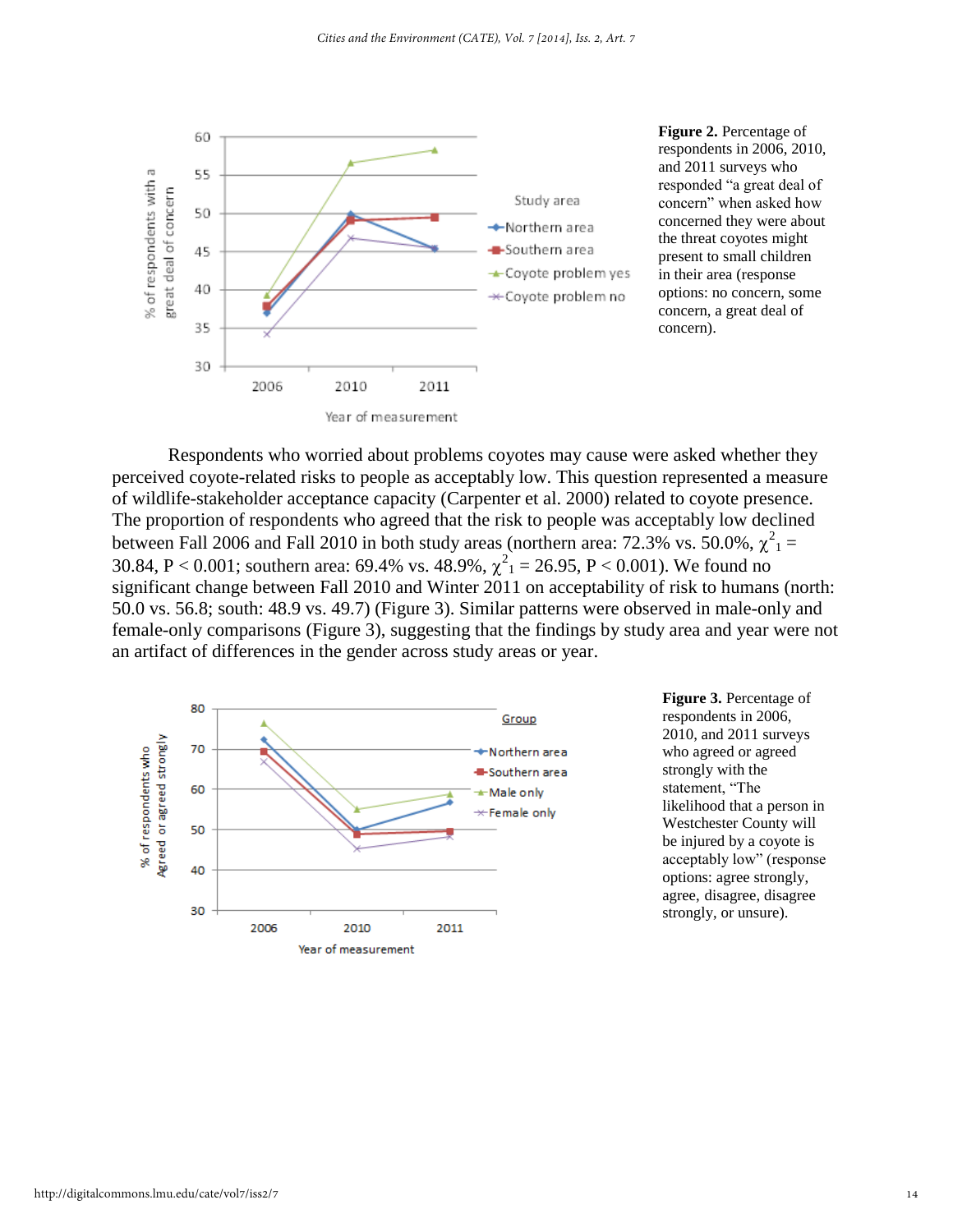#### **DISCUSSION**

We confirmed our assumption that local news coverage about coyotes increased in mid-2010 and returned to background levels by 2011 (i.e.,  $H_1$  was supported). We also documented that a very high proportion of study area residents (about 90%) were aware of that coverage. These findings are the foundation that must be established before it is reasonable to suggest that some media effect could have taken place.

We argued that wildlife-related events covered by the news media at the level observed in this case have the potential to influence public perceptions about wildlife-related problems and how those problems might be managed. We hypothesized that media coverage of coyote attacks in Westchester would have framing effects on residents' perceptions, making human safety salient and thus raising concern about human safety in an area occupied by coyotes. The changes in concern, risk perceptions, and acceptability of risk to humans that we observed between Fall 2006 and Fall 2010 were consistent with those hypotheses  $(H_3 - H_5)$ .

On the other hand, we hypothesized that elevated concerns and risk perceptions would decline in Winter 2011, as memories of the July 2010 incidents faded  $(H_3)$ . A media priming effect is expected to fade with time (Josephson 1987; Grant and Logan 1993; Roskos-Ewoldsen et al. 2002a, 2002b) ending shortly after cues cease (in the case of media priming, ending soon after media attention to a subject ceases). Though we observed a few results consistent with that hypothesis, most of the data suggest that concerns and risk perceptions persisted at the higher, Fall 2010 levels. This leads to an alternative hypothesis: residents' awareness that threats to children were real (rather than a hypothetical possibility), created a new psychological impact (i.e., worry about risks to children), and elevated concern and risk perceptions to a new norm. Objectively, people were experiencing the same level of interactions with coyotes (e.g., the proportion who saw coyotes or had problem interactions with coyotes remained about the same between Fall 2006 and Winter 2011), but with new information presented in the media some residents' perceptions of coyotes may have changed to include threats to child safety. Our ideas are consistent with Roskos-Ewoldsen et al.'s (2002a) proposal that, "priming influences how later information is interpreted by influencing the type of mental model that is constructed to understand the situation" (Roskos-Ewoldsen et al. 2002a:112. We hypothesize that residents of the locale where the coyote attacks occurred revised their mental model of coyotes to include the belief that coyotes do present a low, but real threat to the safety of young children.

We also found evidence that some residents began to evaluate their experiences differently (i.e., more reported that they felt they had been in a situation that could threaten human safety). We hypothesize that having new information about the safety threats associated with human-coyote interactions in the county led them to re-interpret the risk associated with their experiences with coyotes. New information gives people a new filter through which to view a coyote-related event or interaction.

Our findings of a media effect on risk perceptions contrast with those from the only other research we know of that examined risk perception before and after a carnivore attack on a human. Gore et al. (2005) investigated risk perceptions using statewide surveys conducted five months prior to, and three weeks after a black bear fatally attacked an infant in the Catskill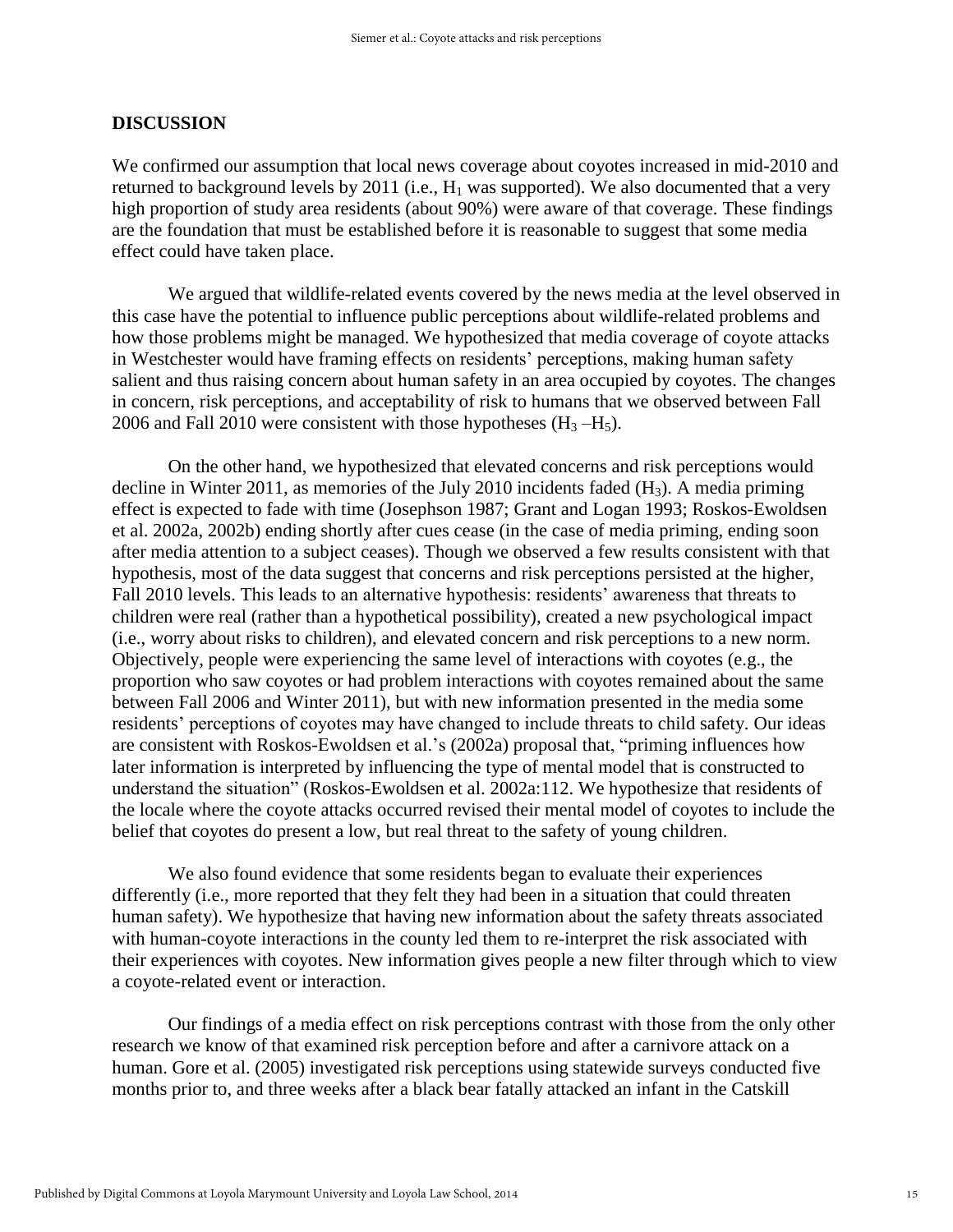region of New York State. They documented that the event received widespread media coverage and that the majority of those surveyed were aware of that coverage. The statewide mail survey conducted prior to the attack (Siemer and Decker 2003) documented that the majority of New York State residents believed that bear attacks on humans are very rare. Gore et al. (2005) found that those risk perceptions did not increase in New York after the bear-related human fatality. The survey research was accompanied by media content analysis, which documented that media content after the incident emphasized the rarity of the attack. Gore et. al. (2005) concluded that risk perceptions may have remained stable because media reinforced resident's low risk perceptions. In the Westchester County case, media coverage made local residents aware that two coyote attacks had occurred in quick succession. We believe that may have contributed to changes in beliefs about the likelihood of coyote attacks on humans. Media coverage of the attacks made people aware that coyotes could pose a threat to human safety, and may have made them change their beliefs about the chances that such an incident would occur in their neighborhood.

The findings we report here are valuable as a real-world example of how media coverage of wildlife-related threats to human safety may influence perceptions of wildlife in urban ecosystems. To our knowledge, no other study has documented such an effect in a wildlife management context. We encourage future investigators to build upon this research to expand understanding of the role of mass media in shaping public perceptions of urban carnivores. In particular, we believe that agencies and organizations interested in urban carnivore conservation could benefit greatly from applied research programs that address the following research questions:

- When they occur, how widespread are media effects on carnivore-related risk perceptions in developed landscapes?
- To what degree do problem-prevention behaviors change in local areas after carnivore attacks on humans in developed areas?
- How do media effects on carnivore-related risk perceptions vary by carnivore species (e.g., how do the affects compare when the attack is by a coyote vs. a mountain lion)?

Two limitations associated with study design must be acknowledged. The original 2006 survey, on which 2010 and 2011 study replications were based, was designed as a screening process to find individuals who were experiencing coyote-related problems, and repeated use of the instrument was not foreseen. That design choice, which exempted many respondents from the full battery of questions, precluded use of analytical tools (e.g., regression analyses, structural equation modeling) that would have shed light on the relative contribution of demographic characteristics on risk perception. Future studies of risk perception before and after carnivore attacks should be designed to allow for such analyses.

 A second limitation relates to the timing of the final follow-up survey in study. One critique that might be levelled at our conclusions is that the 2011 follow-up study occurred too soon to effectively test media effects hypotheses. We argue that the timing of the 2011 study occurred sufficiently after the peak of coyote-related media coverage to provide a test of our priming hypothesis. Moreover, the final post-attack survey occurred six months after the coyote attacks on children in Westchester County and months after the 2010 measurement—ample time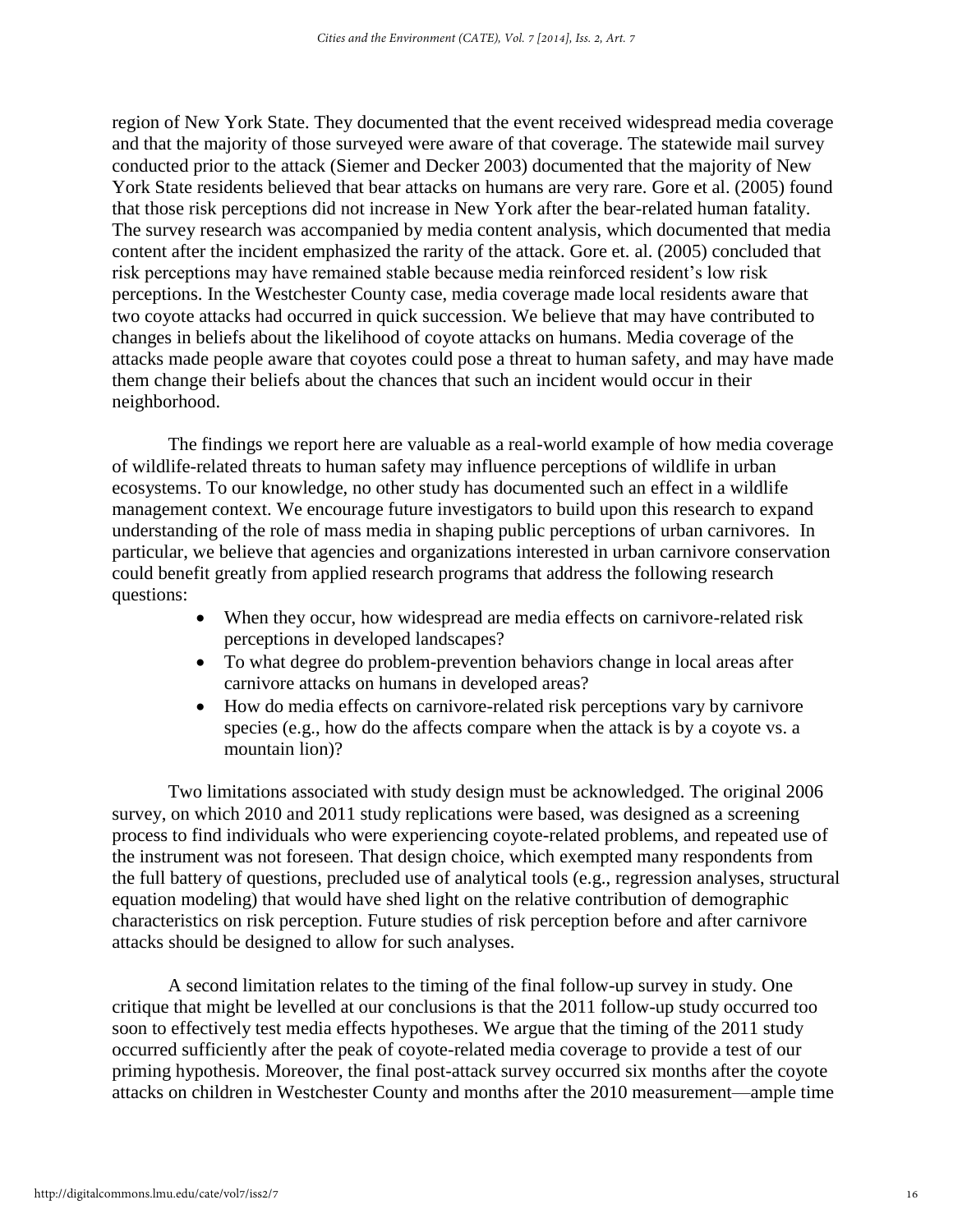for any media effects to have faded between measures. The fact that such an effect was documented months after the event, and long after the peak of news coverage, is noteworthy. Though funding constraints prevented us from doing so, we believe it would be useful in future investigations to plan longer-term follow-up surveys to document how long media framing may influence wildlife-related risk perceptions. Additional replications of our study could be used to determine whether the changes we observed in coyote-related risk perceptions have faded in the study areas over time.

Implications for communication interventionists. There is one collateral effect of coyote attacks on urban pets or people that could be viewed positively; they create a window of opportunity for communication about coyote-problem prevention. Coyote attacks often become focusing events that draw public attention to coyote presence. Because these events raise public awareness about exposure to a previously unrecognized threat, they create a brief window when local residents near the attack site actively seek out, or are receptive to, information that can help them understand and manage this threat. If prepared, wildlife agencies and other entities (e.g., nongovernmental organizations) can seize these opportunities to reach community residents with problem-prevention information. Information and education ("I & E") interventions are frequently recommended as a management response to problem interactions with urban coyotes (Way 2011), because such interventions offer a *potential* means to give urban residents the knowledge and skills necessary to reduce negative interactions with coyotes.

Communication interventionists should set realistic expectations for I & E programs, recognizing that careful planning and sustained implementation will be necessary to achieve changes in coyote-problem prevention behaviors. The value of  $I \& E$  interventions depend partly upon their ability to promote personal behavior change (e.g., the degree to which they reduce behaviors that attract or food-condition wildlife). Yet, modifying even routine household behaviors, like the timing of when urban residents curb their trash for disposal, can prove difficult (for examples related to black bear management, see Gore et al. [2008] and Baruch-Mordo et al. [2011]). To be most effective, I & E programs should be: (1) targeted toward specific audiences, (2) grounded in education, communication and behavior-change theory, and (3) monitored, evaluated and modified as necessary to achieve incremental changes in behavior. Through efforts to enhance self-efficacy and teach residents how they can reduce the likelihood of a negative interaction with coyotes, communication interventionists can help human residents learn to live with this mesopredator in urban ecosystems.

#### **Conclusions**

We hypothesized that media coverage of coyote attacks in Westchester County, New York would have framing effects on residents' perceptions, making human safety salient and thus raising concern about human safety in an area occupied by coyotes. The changes in concern, risk perceptions, and acceptability of risk to humans that we observed among county residents between Fall 2006 and Fall 2010 were consistent with those hypotheses, and led us to conclude that a media framing effect did occur at a local geographic scale.

The finding that elevated risk perceptions persisted after media coverage of coyotehuman interactions ceased, led us to reject the hypothesis that changes in risk perception were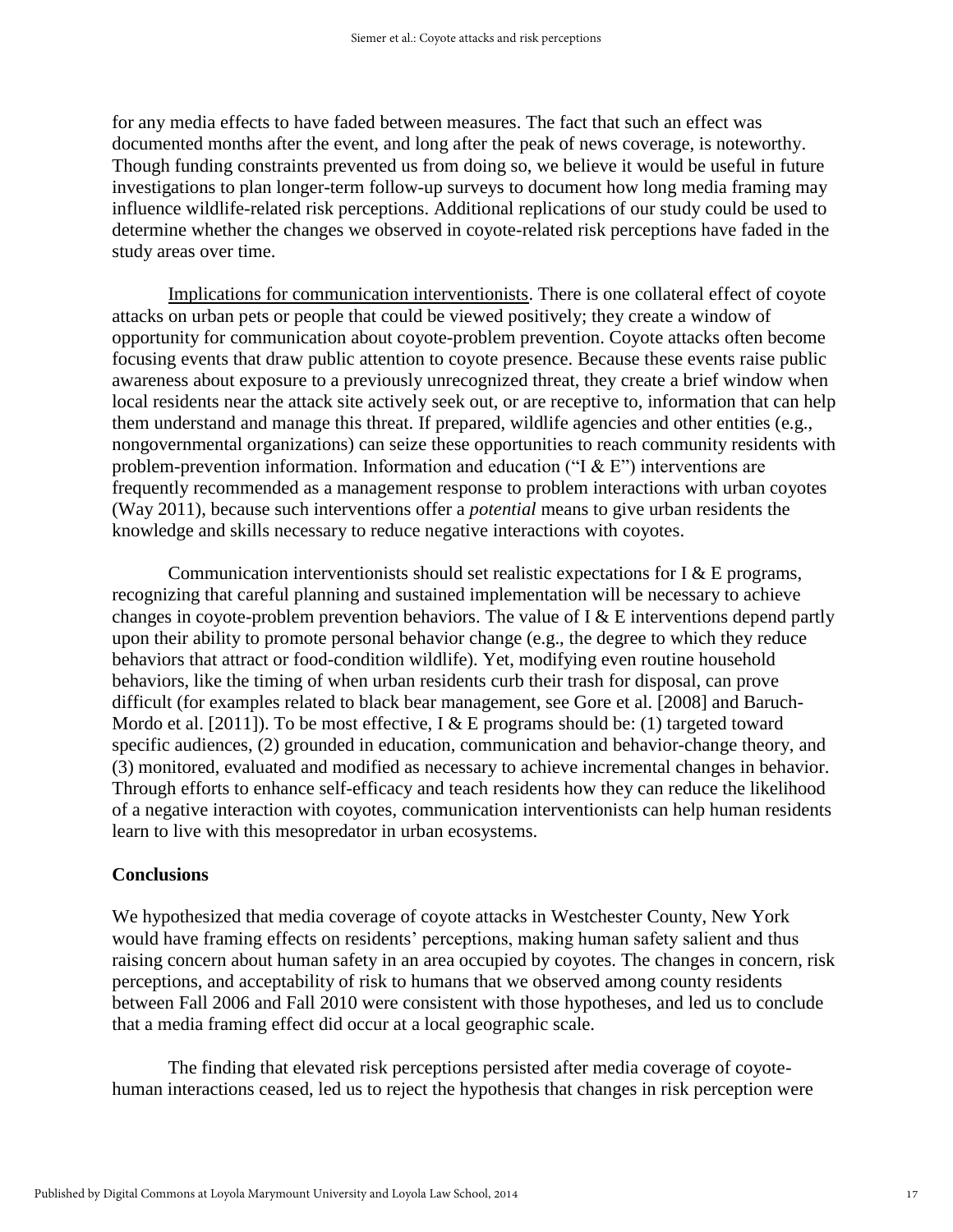associated with media priming. Our findings instead lead to an alternative hypothesis: we propose that residents' awareness that threats to children were real (rather than a hypothetical possibility), created a new psychological impact (i.e., worry about risks to children), and elevated concern and risk perceptions to a new norm. We argue that residents of the locale where the coyote attacks occurred revised their mental model of coyotes to include the belief that coyotes do present a low-level (low-probability), but real threat to the safety of young children.

# **LITERATURE CITED**

- Alexander, S. M., and M. S. Quinn. 2012. Portrayal of interactions between humans and coyotes (*Canis latrans*): Content analysis of Canadian print media (1998-2010). Cities and the Environment (CATE) 4(1):Article 9. Available at: [http://digitalcommons.lmu.edu/cate/vol4/iss1/9.](http://digitalcommons.lmu.edu/cate/vol4/iss1/9) Accessed 19 Sep 2014.
- Baker, R. O., and R. M. Timm. 1998. Management of conflicts between urban coyotes and humans in southern California. Proceedings of the Vertebrate Pest Conference 18:299- 312.
- Bargh, J. A., R. N. Bond, W. J. Lombardi, and M. E. Tota. 1986. The additive nature of chronic and temporary sources of construct accessibility. Journal of Personality and Social Psychology 50(5):869-878.
- Baruch-Mordo, S., S.W. Breck, K. R. Wilson, and J. Broderick. 2011. The carrot or the stick? Evaluation of education and enforcement as management tools for human-wildlife conflicts. PLoS ONE 6(1): e15681. doi:10.1371/journal.pone.0015681. Accessed 19 Sep 2014.
- Bogan, D. A. 2012. The suburban coyote syndrome, from anecdote to evidence: Understanding ecology and human safety to improve coexistence. Unpublished doctoral dissertation. Cornell University, Ithaca, New York, USA.
- Carpenter, L. H., D. J. Decker, and J. F. Lipscomb. 2000. Stakeholder acceptance capacity in wildlife management. Human Dimensions of Wildlife 5:5-19.
- Cassidy, A., and B. Mills. 2012. "Fox tots attack shock": Urban foxes, mass media and boundary-breaching. Environmental Communication 6(4):494-511.
- Cohen, B. 1963. The Press and Foreign Policy. Princeton University Press, Princeton, New Jersey, USA.
- Corbett, J. B. 1992. Rural and urban newspaper coverage of wildlife: Conflict, community and bureaucracy. Journalism Quarterly 69(4):929–937.
- Daw, J. R., S. G. Morgan, P. A. Thomson, and M. R. Law. 2013. Here today, gone tomorrow: The issue attention cycle and national print media coverage of prescription drug financing in Canada. Health Policy 110:67-75.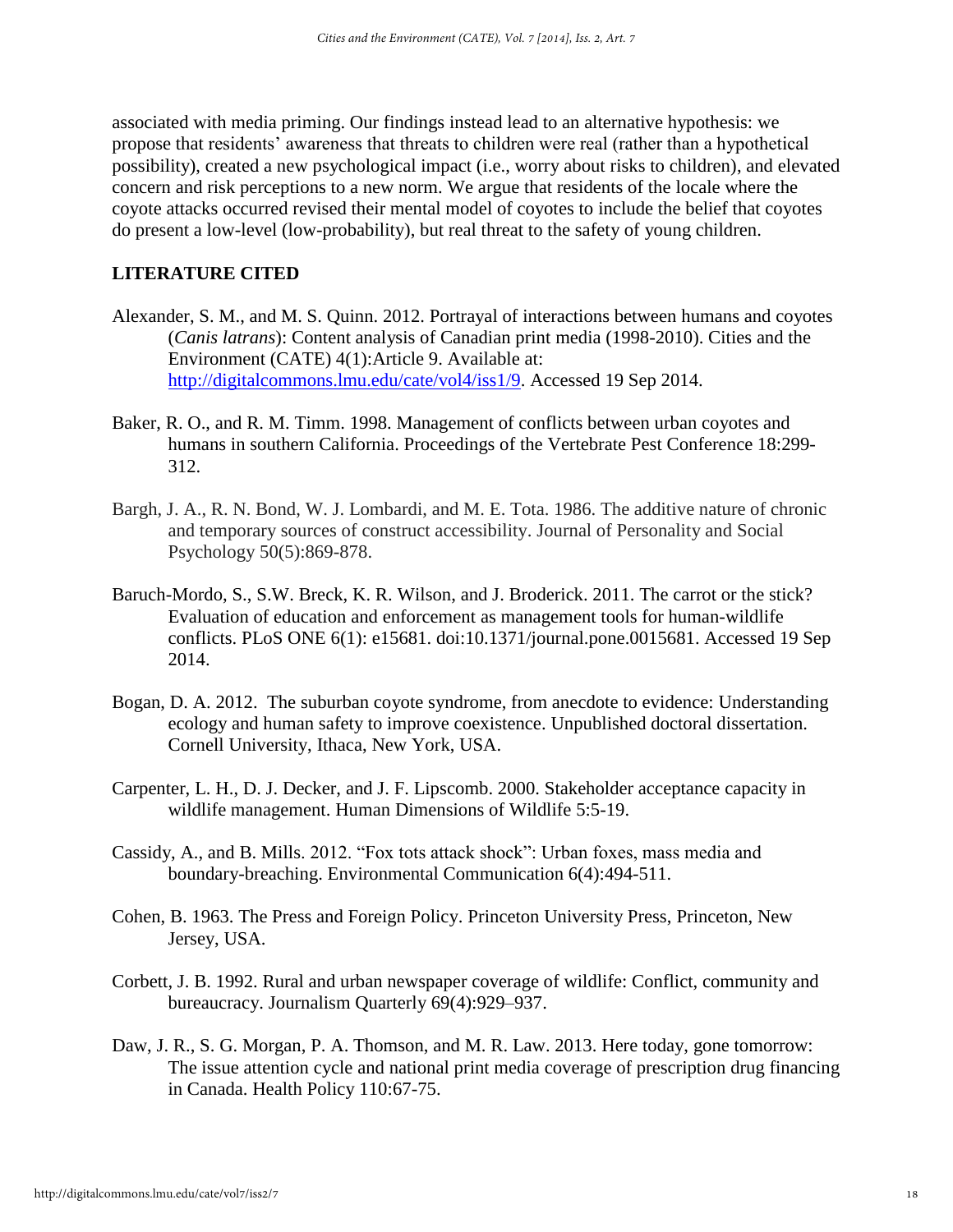- Decker, D. J., W. F. Siemer, D. T. N. Evensen, R. C. Stedman, K. A. McComas, M. A.Wild, K. T. Castle, and K. M. Leong. 2012. Public perceptions of wildlife-associated disease: risk communication matters. Human-Wildlife Interactions 6(1):112–122.
- Decker, D. J., W. F. Siemer, M. A. Wild, K. T. Castle, D. Wong, K. M. Leong, and D. T. N. Evensen. 2011. Communicating about zoonotic disease: Strategic considerations for wildlife professionals. Wildlife Society Bulletin 35(2):112-119.
- Decker, D. J., D. T. N. Evensen, W. F. Siemer, K. M. Leong, S. J. Riley, M. A. Wild, K. T. Castle, and C. L. Higgins. 2010. Understanding risk perceptions to enhance communication about human-wildlife interactions and the impacts of zoonotic disease. Institute for Laboratory Animal Research 51(3):255-261.
- Downs, A. 1972. Up and down with ecology—the "issue attention cycle." The Public Interest 28:38-51.
- Duda, M. D., S. J. Bissell, and K. C. Young. 1998. Wildlife and the American mind. Responsive Management, Harrisonburg, Virginia, USA.
- Enck, J. W., and T. L. Brown. 2002. New Yorkers' attitudes toward restoring wolves to the Adirondack Park. Wildlife Society Bulletin 30(1):16–28.
- Entman, R. M. 1993. Framing: Toward clarification of a fractured paradigm. Journal of Communication 43:51-58.
- Fiske, S. T., and S. E. Taylor. 1991. Social cognition. McGraw-Hill, New York, New York, USA.
- Gamson, W. A., and A. Modigliani. 1987. The changing culture of affirmative action. Pages 137–177 in R. G. Braungart and M. M. Braungart (Eds.) Research in political sociology (Vol. 3). JAI Press, Greenwich, Connecticut, USA.
- Gamson, W. A., and A. Modigliani. 1989. Media discourse and public opinion on nuclear power: A constructionist approach. American Journal of Sociology 95(1):1–37.
- Gehrt, S., D. Brown, L. Justin, and C. Anchor. 2011. Is the Urban Coyote a Misanthropic Synanthrope? The Case from Chicago. Cities and the Environment (CATE) 4(1):Article 3. Available at: [http://digitalcommons.lmu.edu/cate/vol4/iss1/3.](http://digitalcommons.lmu.edu/cate/vol4/iss1/3) Accessed 19 Sep 2014.
- Gompper, M. E. 2002. Top carnivores in the suburbs? Ecological and conservation issues raised by colonization of north-eastern North America by coyotes. Bioscience 52(2):185-190.
- Gore, M. L., B. A., Knuth, C. W. Scherer, and P. D. Curtis. 2008. Evaluating a conservation investment designed to reduce human–wildlife conflict. Conservation Letters 1:136–145.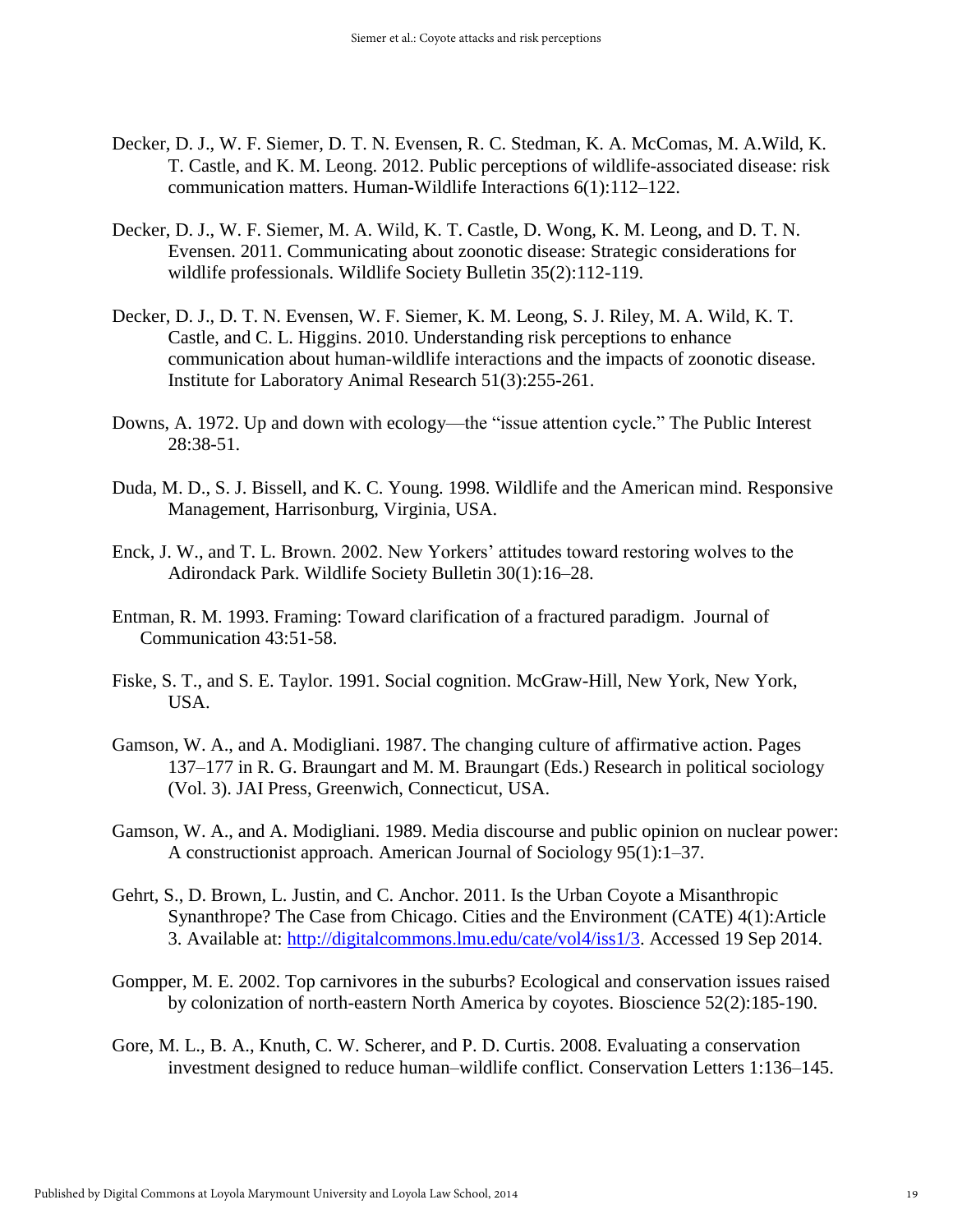- Gore, M. L., W. F. Siemer, J. E. Shanahan, D. Schuefele, and D. J. Decker. 2005. Effects on risk perception of media coverage of a black bear-related human fatality. Wildlife Society Bulletin 33(2):507-516.
- Grant, S. C., and G. D. Logan. 1993. The loss of repetition priming and automaticity over time as a function of degree of initial learning. Memory & Cognition 21:611-618.
- Houston, M. J., J. T. Bruskotter, and D. Fan. 2010. Attitudes toward wolves in the United States and Canada: A content analysis of the print news media, 1999–2008. Human Dimensions of Wildlife 15(5):389-403.
- Josephson, W. L. 1987. Television violence and children's aggression: Testing the priming, social script, and disinhibition predictions. Journal of Personality and Social Psychology 53:882-890.
- Kim, S., K., D. A. Scheufele, and J. Shanahan. 2002. Think about it this way: Attribute agendasetting function of the press and the public's evaluation of a local issue. Journalism and Mass Communication Quarterly 79(1):7-25.
- Marcus, J. 1989. Prisoner of discourse: The dingo, the dog and the baby. Anthropology Today 5:15-19.
- McComas, K., J. E. Shanahan. 1999. Telling stories about global climate change: Measuring the impact narratives on issue cycles. Communication Research 1:30-57.
- McCombs, M. E., and D. L. Shaw. 1972. The agenda-setting function of mass media. Public Opinion Quarterly 36(2):176-187.
- Miller, C. A., L. K. Campbell, J. A. Yeagle, and C. B. Colligan. 2001. Attitudes of homeowners in the greater Chicago Metropolitan Region toward nuisance wildlife. Human Dimensions Program Report SR-00-02. Illinois Natural History Survey, Champaign, Illinois, USA.
- Peace, A. 2001. Dingo discourse: Constructions of nature and contradictions of capital in an Australian eco-tourist location. Anthropological Forum: A Journal of Social Anthropology and Comparative Sociology 11(2):175-194.
- Peace, A. 2002. The cull of the wild: Dingoes, development and death in an Australian tourist location. Anthropology Today 18:14-19.
- Roskos-Ewoldsen, D. R., B. Roskos-Ewoldsen, and F. R. Dillman Carpentier. 2002a. Media priming: A synthesis. Pages 97-120 in Bryant, J., and D. Zillmann (Eds.). Media effects: Advances in theory and research  $(2^{nd}$  ed.). Lawrence Erlbaum Associates Publishers, Mahwah, New Jersey, USA.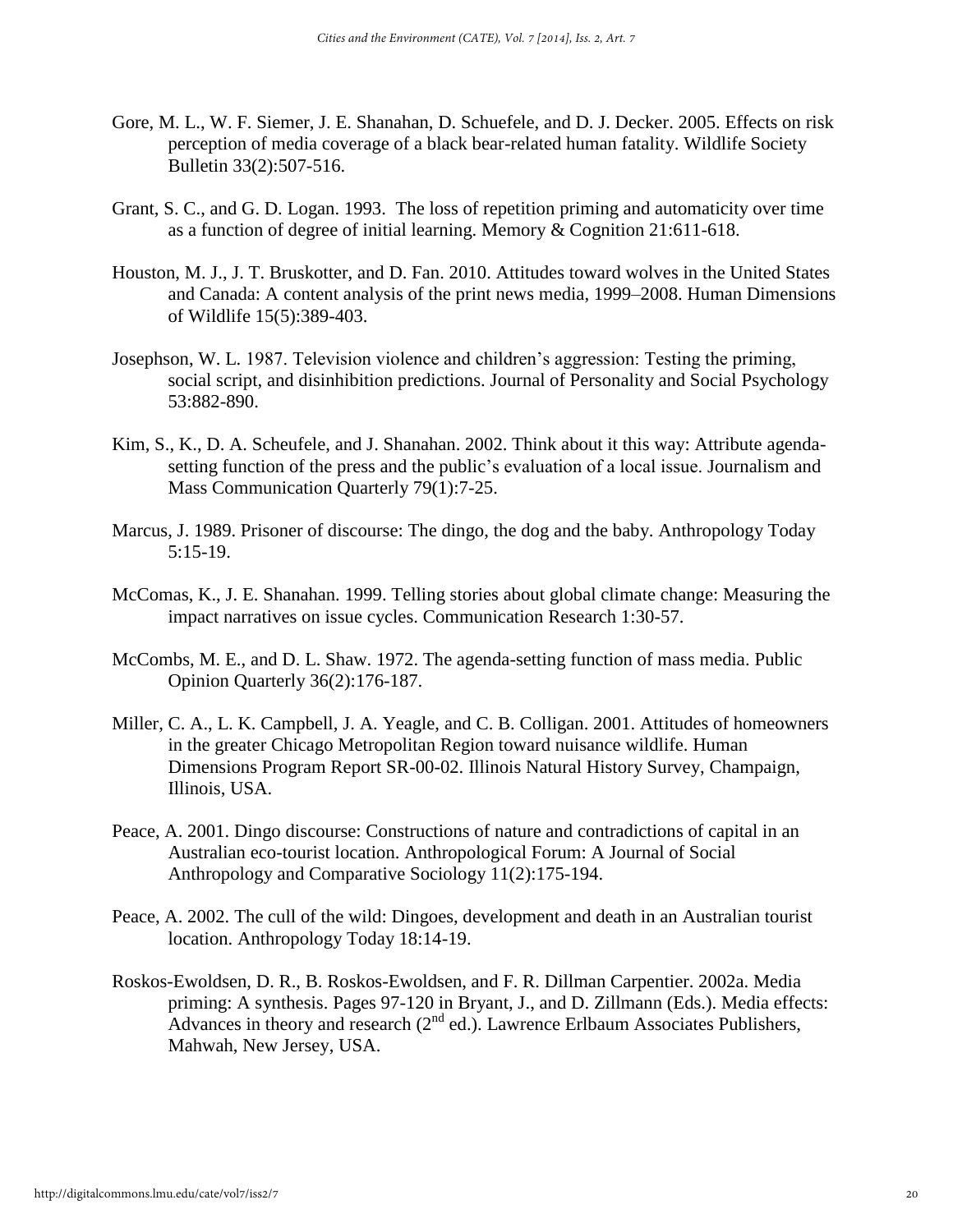- Roskos-Ewoldsen, D. R., L. A. Arpan-Ralstin, J. St. Pierre. 2002b. Attitude accessibility and persuasion: The quick and the strong. Pages 39-61 in J. P. Dillard and M. Pfau (Eds.). Persuasion: Developments in theory and practice. Sage, Thousand Oaks, California, USA.
- Scheufele, D. A. 1999. Framing as a theory of media effects. Journal of Communication 49:103- 122.
- Scheufele, D. A., and D. Tewksbury. 2007. Framing, agenda setting, and priming: The evolution of three media effects models. Journal of Communication 57:9-20.
- Shah, D. V., M. D. Watts, D. Domke, and D. P. Fan. 2002. News framing and cueing of issue regimes. Public Opinion Quarterly 66:339–370.
- Shih, T.J., R. Wijaya, and D. Brossard. 2008. Media Coverage of Public Health Epidemics: Linking Framing and Issue Attention Cycle Toward an Integrated Theory of Print News Coverage of Epidemics. Mass Communication and Society 11(2):141-160.
- Siemer, W. F. and D. J. Decker. 2003. 2002 New York State Black Bear Management Survey: Study Overview and Findings Highlights. Human Dimensions Research Unit Publication 03-6. Department of Natural Resources, Cornell University, Ithaca, New York, USA.
- Siemer, W. F., and D. J. Decker. 2011. The New Norm: Westchester County Residents' Risk Perceptions and Experiences Before and After Local Coyote Attacks. Human Dimensions Research Unit Publication 11-4. Department of Natural Resources Ithaca, Cornell University, New York, USA.
- Singer, E., P. M. Endreny. 1994. Reporting on risk: How the mass media portray accidents, diseases, disasters and other hazards. Risk: Health, Safety, and Environment 5(3):261- 270.
- Timm, R. M., R. O. Baker, J. R. Bennett, and C. C. Coolahan. 2004. Coyote attacks: An increasing suburban problem. Transactions of the North American Wildlife and Natural Resources Conference 69:67-88.
- Valkenburg, P. M., H. A. Semetko, and C. H. De Vreese. 1999. The effects of news frames on readers' thoughts and recall. Communication Research 26:550-569.
- Way, J. G. 2011. Eastern coyote/coywolf (*Canis latrans x lycaon*) movement patterns: Lessons learned in urbanized ecosystems. Cities and the Environment (CATE) 4(1):Article 2. Available at: [http://digitalcommons.lmu.edu/cate/vol4/iss1/2.](http://digitalcommons.lmu.edu/cate/vol4/iss1/2) Accessed 19 Sep 2014.
- White, L. A., and S. D. Gehrt. 2009. Coyote attacks on humans in the United States and Canada. Human Dimensions of Wildlife 14(1):419-432.